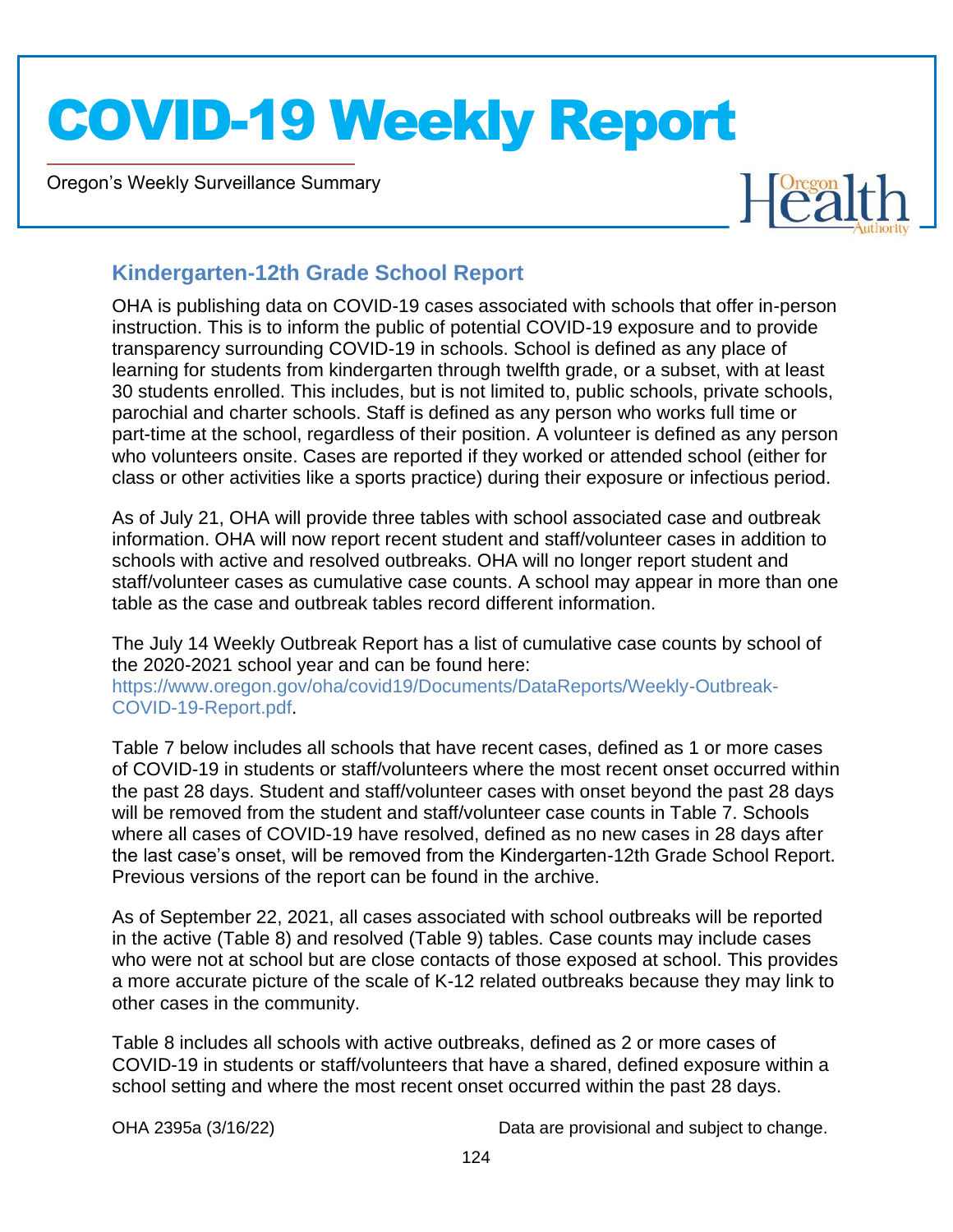Oregon's Weekly Surveillance Summary

Novel Coronavirus (COVID-19)



Schools that have resolved outbreaks, defined as 2 or more cases of COVID-19 in students or staff/volunteers that have a shared, defined exposure within a school setting and where the most recent onset occurred between 28-56 days ago, will be moved to a separate table (Table 9). Schools that have closed outbreaks, defined as 2 or more cases of COVID-19 in students or staff/volunteers that have a shared, defined exposure within a school setting and where the most recent onset occurred more than 56 days ago, will not be included in the Kindergarten-12th Grade School Report. Any suspected school outbreak is required to be reported to the local public health authority (see OAR 333-018-015). Local health department and tribal partners investigate to identify outbreaks in these settings. This list of outbreaks will be updated as investigations continue, and as we learn about epidemiologic links between cases.

#### **Table 7. Recent cases**

| <b>School Name</b>                                  | <b>Address</b>                                  | <b>County</b>    | <b>Students</b> | Staff/<br>volunteers | <b>Most recent</b><br>onset |
|-----------------------------------------------------|-------------------------------------------------|------------------|-----------------|----------------------|-----------------------------|
| <b>Stayton Middle School</b>                        | 1021 Shaff Rd,<br>Stayton, OR 97383             | Marion           | 1               | 1                    | 2022-03-11                  |
| Dry Hollow<br><b>Elementary School</b>              | 1314 E 19th St, The<br>Dalles, OR 97058         | Wasco            | 3               | 0                    | 2022-03-09                  |
| <b>Sunset School</b>                                | 245 S Cammann St,<br>Coos Bay, OR 97420         | Coos             |                 | 0                    | 2022-03-09                  |
| <b>Garfield Elementary</b><br>School                | 1205 NW Garfield<br>Ave, Corvallis, OR<br>97330 | <b>Benton</b>    |                 | 0                    | 2022-03-09                  |
| <b>Beatrice Morrow</b><br><b>Cannady Elementary</b> | 18031 SE Vogel Rd,<br>Happy Valley, OR<br>97089 | <b>Clackamas</b> | $\overline{2}$  | 0                    | 2022-03-09                  |
| <b>Wilbur Rowe Middle</b><br>School                 | 3606 SE Lake Rd,<br>Milwaukie, OR 97222         | <b>Clackamas</b> | 2               | 0                    | 2022-03-09                  |
| <b>Central High School</b>                          | 1530 Monmouth St,<br>Independence, OR<br>97351  | Polk             |                 | $\Omega$             | 2022-03-08                  |

*Schools with recent COVID-19 cases (n=219)*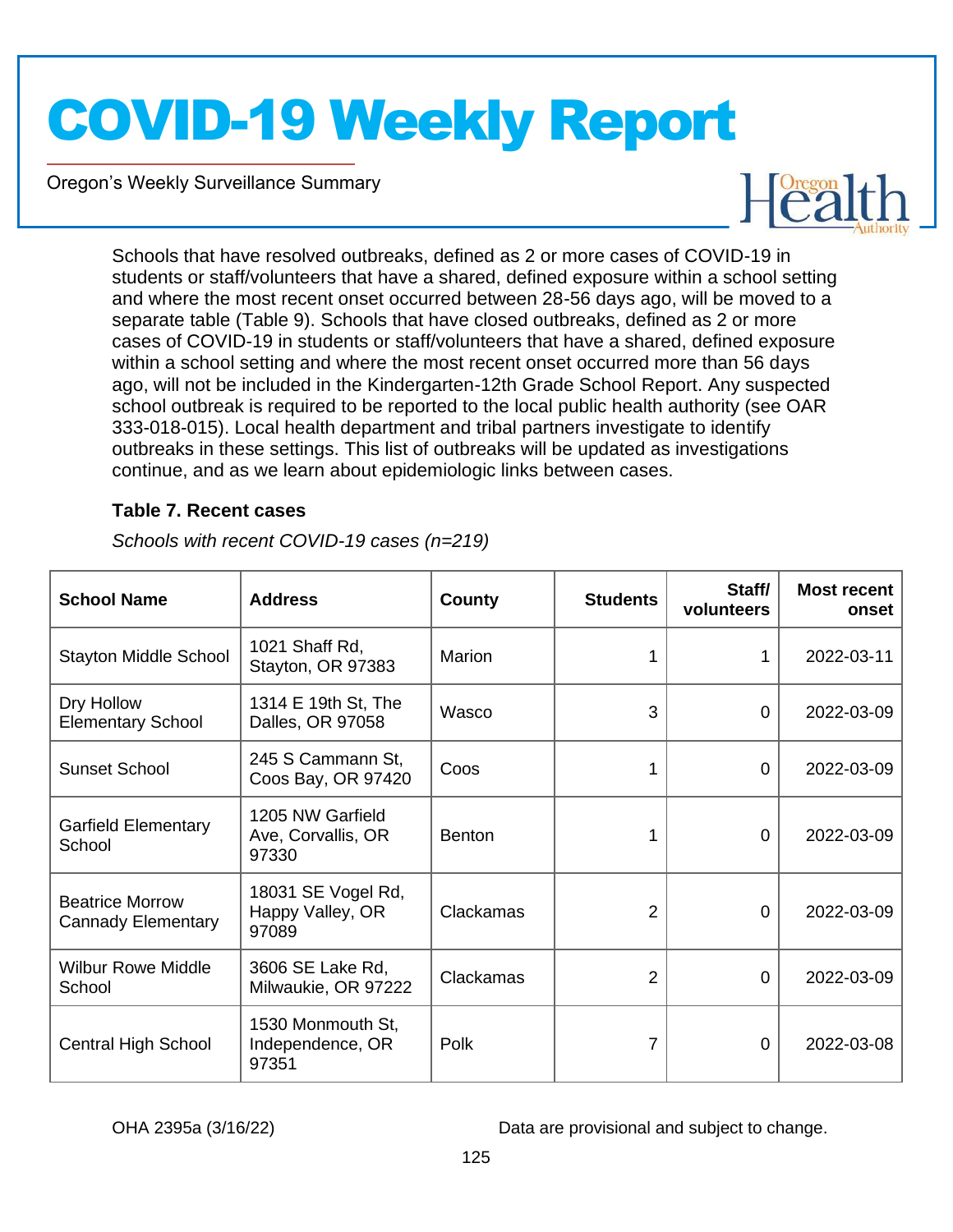Oregon's Weekly Surveillance Summary

Novel Coronavirus (COVID-19)



| <b>School Name</b>                                | <b>Address</b>                                     | County           | <b>Students</b> | Staff/<br>volunteers | <b>Most recent</b><br>onset |
|---------------------------------------------------|----------------------------------------------------|------------------|-----------------|----------------------|-----------------------------|
| Linwood<br>Elementary/Sojourner<br>School         | 11909 SE Linwood<br>Ave, Milwaukie, OR<br>97222    | Clackamas        | 1               | $\overline{0}$       | 2022-03-08                  |
| <b>Colonel Wright</b><br><b>Elementary School</b> | 610 W 14th St, The<br>Dalles, OR 97058             | Wasco            | 1               | $\overline{0}$       | 2022-03-07                  |
| M.A. Lynch<br><b>Elementary School</b>            | 1314 SW Kalama Ave,<br>Redmond, OR 97756           | <b>Deschutes</b> | 1               | $\mathbf 0$          | 2022-03-07                  |
| <b>Madison Middle</b><br>School                   | 875 Wilkes Dr,<br>Eugene, OR 97404                 | Lane             | $\overline{0}$  | 1                    | 2022-03-07                  |
| <b>Eastwood Elementary</b><br>School              | 2550 SE Waldon Ave,<br>Roseburg, OR 97470          | Douglas          | 1               | $\mathbf 0$          | 2022-03-06                  |
| <b>Wildcat Elementary</b><br>School               | 2701 NW Satinwood,<br>Corvallis, OR 97330          | <b>Benton</b>    | 2               | $\mathbf 0$          | 2022-03-06                  |
| North Valley High<br>School                       | 6741 Monument Dr,<br>Grants Pass, OR<br>97526      | Josephine        | $\overline{4}$  | 3                    | 2022-03-06                  |
| Southern Oregon<br><b>Success Academy</b>         | 345 Merlin Rd, Merlin,<br>OR 97532                 | Josephine        | 0               | 1                    | 2022-03-06                  |
| Adrienne C. Nelson<br><b>High School</b>          | 14897 SE Parklane<br>Dr, Happy Valley, OR<br>97015 | Clackamas        | 2               | 0                    | 2022-03-06                  |
| <b>Shasta Elementary</b><br>School                | 1951 Madison St,<br>Klamath Falls, OR<br>97603     | Klamath          | 1               | 0                    | 2022-03-05                  |
| North Albany Middle<br>School                     | 1205 North Albany Rd<br>NW, Albany, OR<br>97321    | <b>Benton</b>    | 5               | 0                    | 2022-03-05                  |
| West Albany High<br>School                        | 2100 Elm St SW,<br>Albany, OR 97321                | Linn             | 10              | $\mathbf 0$          | 2022-03-05                  |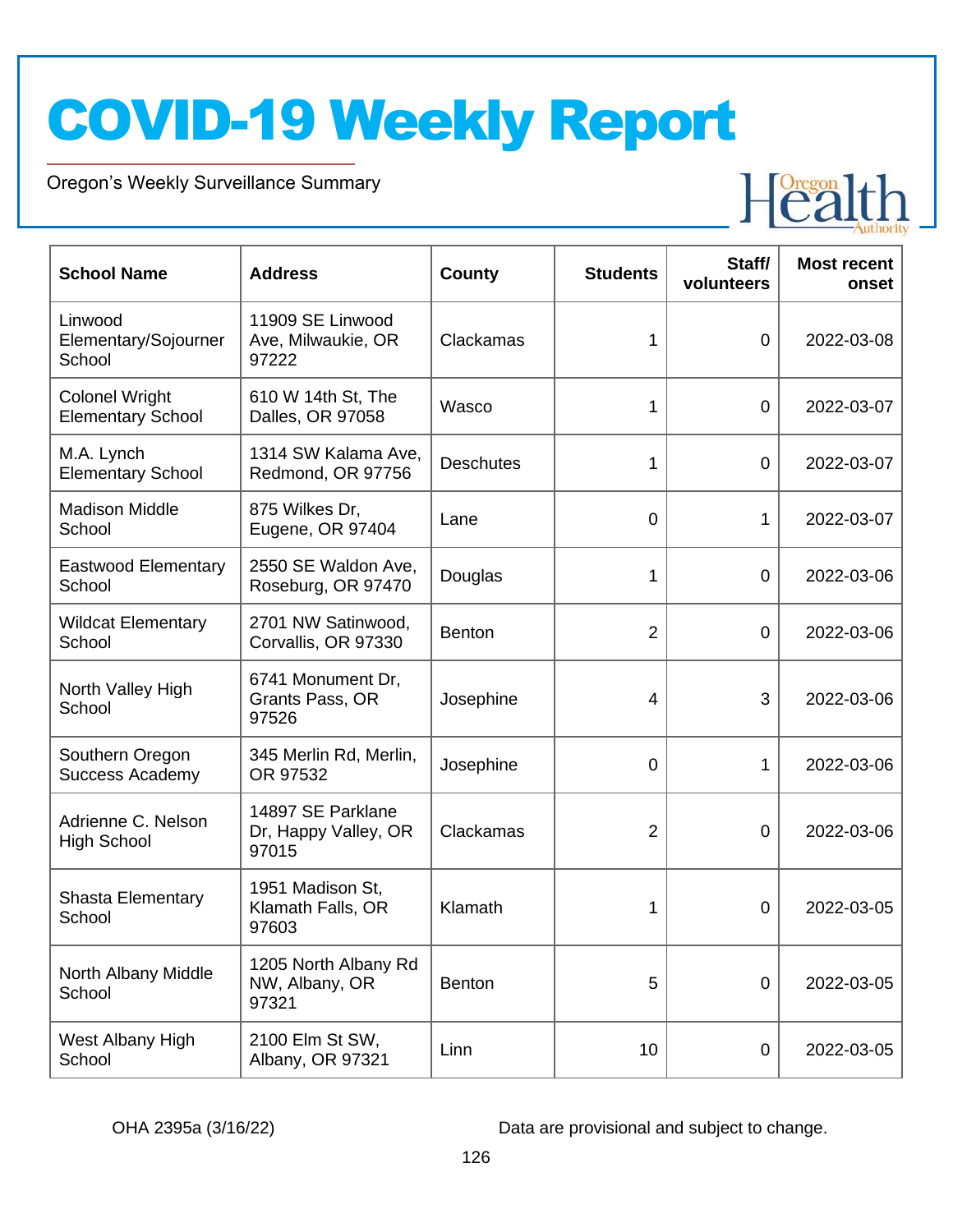Oregon's Weekly Surveillance Summary

Novel Coronavirus (COVID-19)



| <b>School Name</b>                          | <b>Address</b>                                    | County           | <b>Students</b> | Staff/<br>volunteers | <b>Most recent</b><br>onset |
|---------------------------------------------|---------------------------------------------------|------------------|-----------------|----------------------|-----------------------------|
| <b>Santiam Elementary</b><br>School         | 450 SW Evergreen St,<br>Mill City, OR 97360       | Linn             | 1               | 0                    | 2022-03-05                  |
| <b>Stayton High School</b>                  | 757 W Locust St,<br>Stayton, OR 97383             | Marion           | 1               | 1                    | 2022-03-05                  |
| LaCreole Middle<br>School                   | 701 SE LaCreole Dr,<br>Dallas, OR 97338           | Polk             | 1               | 0                    | 2022-03-05                  |
| <b>East Elementary</b><br>School            | 3905 Alder Ln,<br>Tillamook, OR 97141             | <b>Tillamook</b> | 1               | $\overline{0}$       | 2022-03-04                  |
| <b>Liberty Elementary</b><br>School         | 1700 9th St,<br>Tillamook, OR 97141               | <b>Tillamook</b> | 1               | $\mathbf 0$          | 2022-03-04                  |
| North Bay Elementary<br>School              | 93670 Viking Ln,<br>North Bend, OR<br>97459       | Coos             | $\overline{2}$  | $\overline{0}$       | 2022-03-04                  |
| <b>North Bend Middle</b><br>School          | 1500 16th St, North<br>Bend, OR 97459             | Coos             | 1               | $\overline{0}$       | 2022-03-04                  |
| <b>Talent Elementary</b><br>School          | 307 Wagner Creek<br>Rd, Talent, OR 97540          | Jackson          | 1               | $\mathbf 0$          | 2022-03-04                  |
| <b>Bellview Elementary</b><br>School        | 1070 Tolman Creek<br>Rd, Ashland, OR<br>97520     | Jackson          | $\overline{4}$  | 1                    | 2022-03-04                  |
| Manzanita Elementary                        | 310 San Francisco St,<br>Grants Pass, OR<br>97526 | Josephine        | 2               | 1                    | 2022-03-04                  |
| Oakdale Heights<br><b>Elementary School</b> | 1375 SW Maple St,<br>Dallas, OR 97338             | Polk             | $\overline{2}$  | $\overline{0}$       | 2022-03-04                  |
| Coquille Junior/Senior<br>High              | 499 W Central Blvd,<br>Coquille, OR 97423         | Coos             | 1               | $\mathbf 0$          | 2022-03-03                  |
| Plymouth High School                        | 470 N 16th St, St<br><b>Helens, OR 97051</b>      | Columbia         | 1               | $\mathbf 0$          | 2022-03-03                  |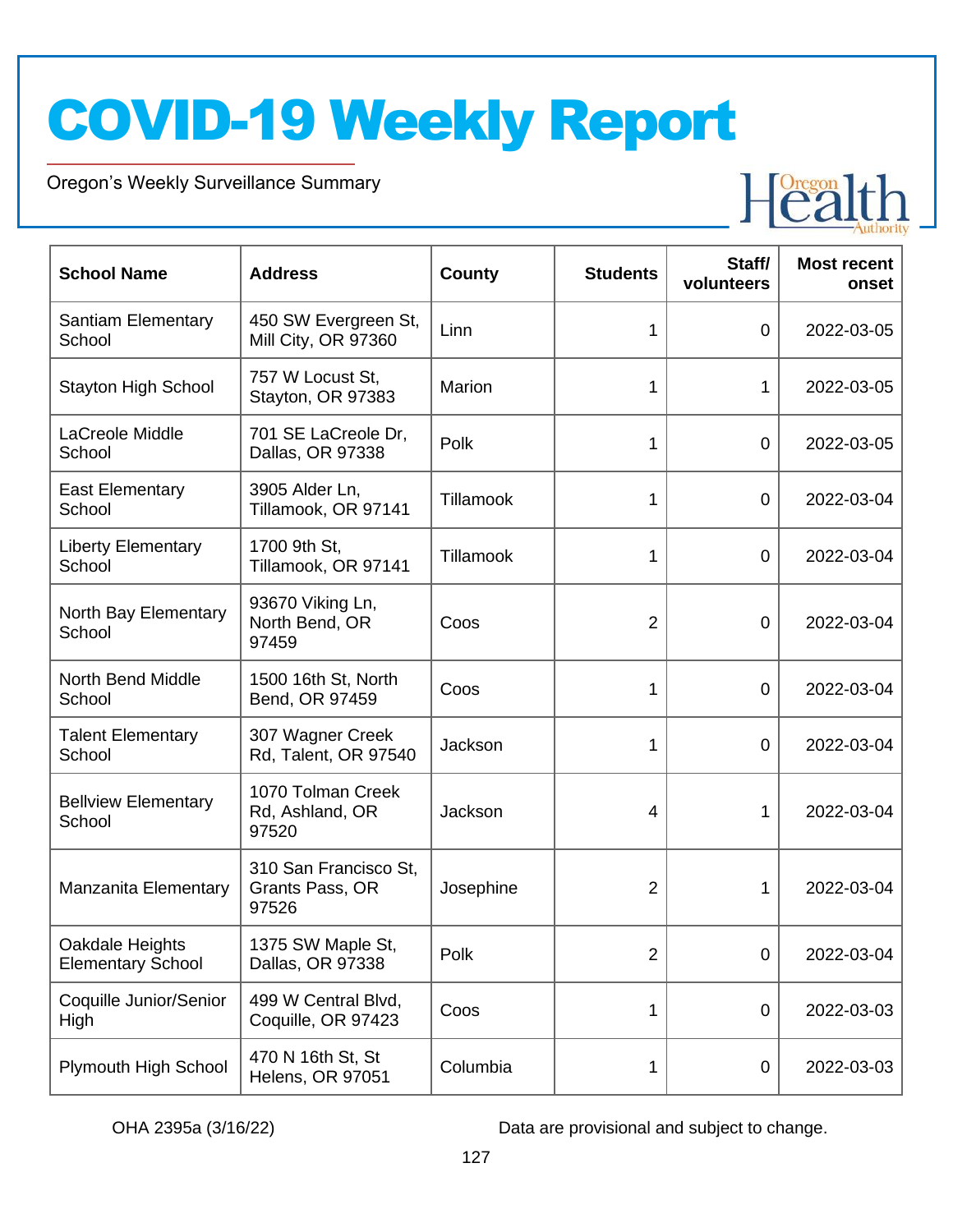Oregon's Weekly Surveillance Summary

Novel Coronavirus (COVID-19)



| <b>School Name</b>                                 | <b>Address</b>                                  | <b>County</b> | <b>Students</b> | Staff/<br>volunteers | <b>Most recent</b><br>onset |
|----------------------------------------------------|-------------------------------------------------|---------------|-----------------|----------------------|-----------------------------|
| <b>Ash Creek Elementary</b>                        | 1360 N 16th St,<br>Monmouth, OR 97361           | Polk          | $\overline{2}$  | $\overline{0}$       | 2022-03-03                  |
| <b>Corvallis High School</b>                       | 1400 NW Buchanan<br>Ave, Corvallis, OR<br>97330 | <b>Benton</b> | $\overline{2}$  | $\overline{0}$       | 2022-03-03                  |
| <b>Howard Elementary</b><br>School                 | 286 Mace Rd,<br>Medford, OR 97501               | Jackson       | $\mathbf 0$     | 1                    | 2022-03-03                  |
| McLoughlin Middle<br>School                        | 320 W Second St,<br>Medford, OR 97501           | Jackson       | $\mathbf 0$     | 1                    | 2022-03-03                  |
| Winter Lakes High<br>School                        | 180 N Baxter,<br>Coquille, OR 97423             | Coos          | 1               | $\overline{0}$       | 2022-03-03                  |
| <b>Career Technical</b><br><b>Education Center</b> | 3501 Portland Road<br>NE, Salem, OR 97301       | Marion        | $\mathbf 0$     | $\overline{2}$       | 2022-03-03                  |
| <b>Toledo Elementary</b><br>School                 | 600 SE Sturdevant<br>Rd, Toledo, OR 97391       | Lincoln       | 1               | 0                    | 2022-03-03                  |
| North Albany<br><b>Elementary School</b>           | 815 Thornton Lake Dr<br>NW, Albany, OR<br>97321 | <b>Benton</b> | $\overline{2}$  | $\overline{0}$       | 2022-03-03                  |
| Estacada Middle<br>School                          | 500 NE Main St,<br>Estacada, OR 97023           | Clackamas     | $\overline{2}$  | $\overline{0}$       | 2022-03-02                  |
| Alsea Charter School                               | 301 S 3rd St, Alsea,<br>OR 97324                | <b>Benton</b> | $\overline{2}$  | $\overline{2}$       | 2022-03-02                  |
| <b>Brookings-Harbor</b><br><b>High School</b>      | 625 Pioneer Rd,<br>Brookings, OR 97415          | Curry         | 6               | $\Omega$             | 2022-03-02                  |
| <b>Mountain View</b><br><b>Elementary School</b>   | 340 NE Granger Ave,<br>Corvallis, OR 97330      | <b>Benton</b> | 1               | $\overline{0}$       | 2022-03-02                  |
| Milwaukie El Puente<br>Elementary                  | 11250 SE 27th Ave,<br>Milwaukie, OR 97222       | Clackamas     | 1               | 1                    | 2022-03-02                  |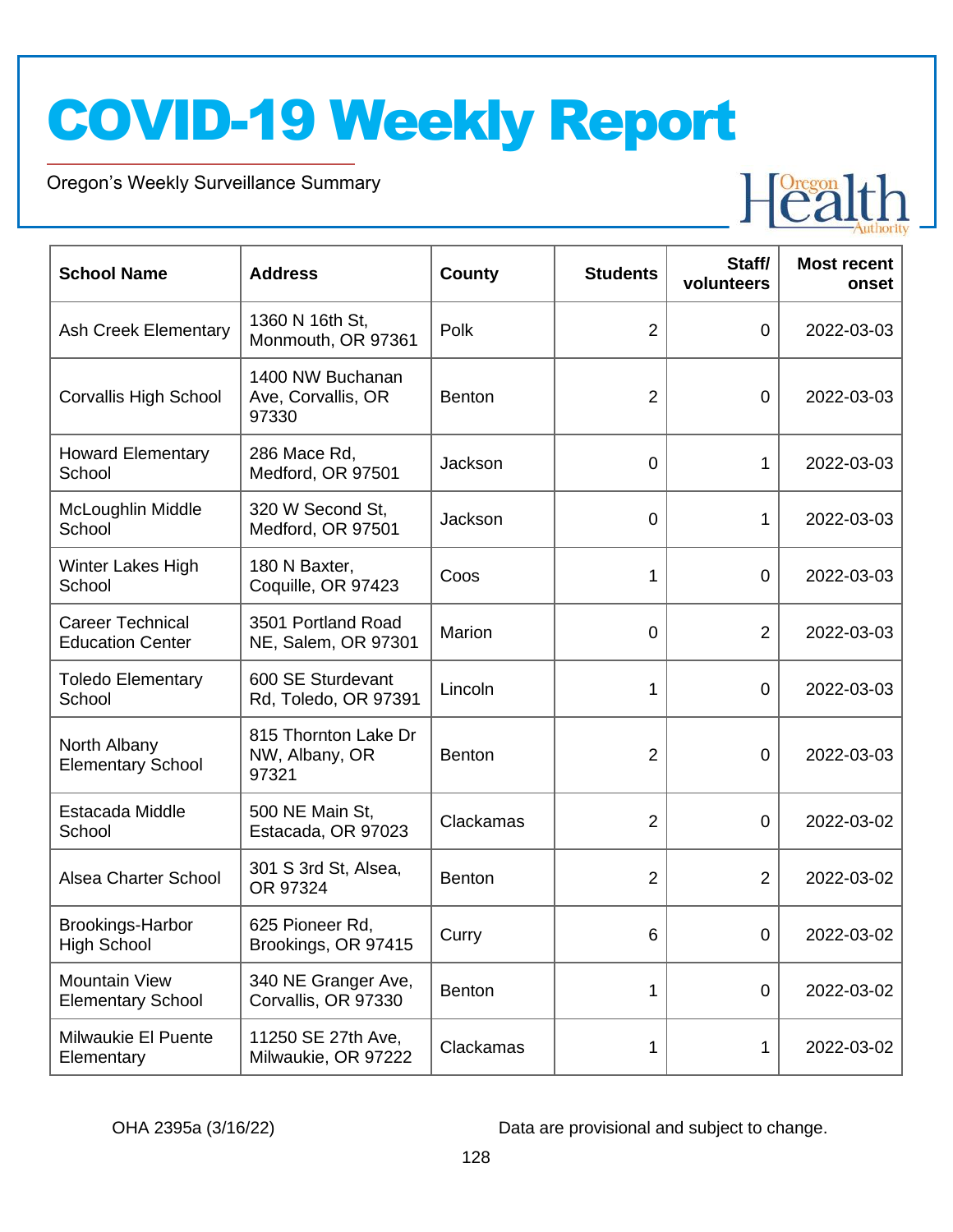Oregon's Weekly Surveillance Summary

Novel Coronavirus (COVID-19)



| <b>School Name</b>                  | <b>Address</b>                                      | <b>County</b> | <b>Students</b> | Staff/<br>volunteers | <b>Most recent</b><br>onset |
|-------------------------------------|-----------------------------------------------------|---------------|-----------------|----------------------|-----------------------------|
| South Medford High<br>School        | 1551 Cunningham<br>Ave, Medford, OR<br>97501        | Jackson       | 1               | $\overline{0}$       | 2022-03-02                  |
| <b>Timber Ridge School</b>          | 373 Timber Ridge St<br>NE, Albany, OR 97322         | Linn          | 5               | 0                    | 2022-03-02                  |
| <b>Briggs Middle School</b>         | 2355 Yolanda Ave,<br>Springfield, OR 97477          | Lane          | 1               | $\overline{0}$       | 2022-03-02                  |
| <b>River Grove</b><br>Elementary    | 5850 SW McEwan Rd,<br>Lake Oswego, OR<br>97035      | Clackamas     | 1               | $\overline{0}$       | 2022-03-02                  |
| South Albany High<br>School         | 3705 SE Columbus St,<br>Albany, OR 97322            | Linn          | 6               | $\overline{0}$       | 2022-03-02                  |
| McKay High School                   | 2440 Lancaster Dr<br>NE, Salem, OR 97305            | Marion        | $\overline{2}$  | $\overline{0}$       | 2022-03-02                  |
| Oregon City High<br>School          | 19761 S Beavercreek<br>Rd, Oregon City, OR<br>97045 | Clackamas     | $\overline{2}$  | 0                    | 2022-03-01                  |
| <b>Oakland Elementary</b><br>School | 499 NE Spruce St,<br>Oakland, OR 97462              | Douglas       | 1               | $\overline{0}$       | 2022-03-01                  |
| Fir Grove Elementary<br>School      | 1360 W Harvard Ave,<br>Roseburg, OR 97471           | Douglas       | $\overline{2}$  | 1                    | 2022-03-01                  |
| Cheldelin Middle<br>School          | 987 Conifer Blvd NE,<br>Corvallis, OR 97330         | <b>Benton</b> | 1               | 0                    | 2022-03-01                  |
| St. Mary's School                   | 816 Black Oak Dr,<br>Medford, OR 97504              | Jackson       | 1               | 0                    | 2022-03-01                  |
| Mari-Linn School                    | 641 5th St, Lyons, OR<br>97358                      | Linn          | $\overline{0}$  | 1                    | 2022-03-01                  |
| Waldo Middle School                 | 2805 Lansing Ave NE,<br>Salem, OR 97301             | Marion        | 3               | 0                    | 2022-03-01                  |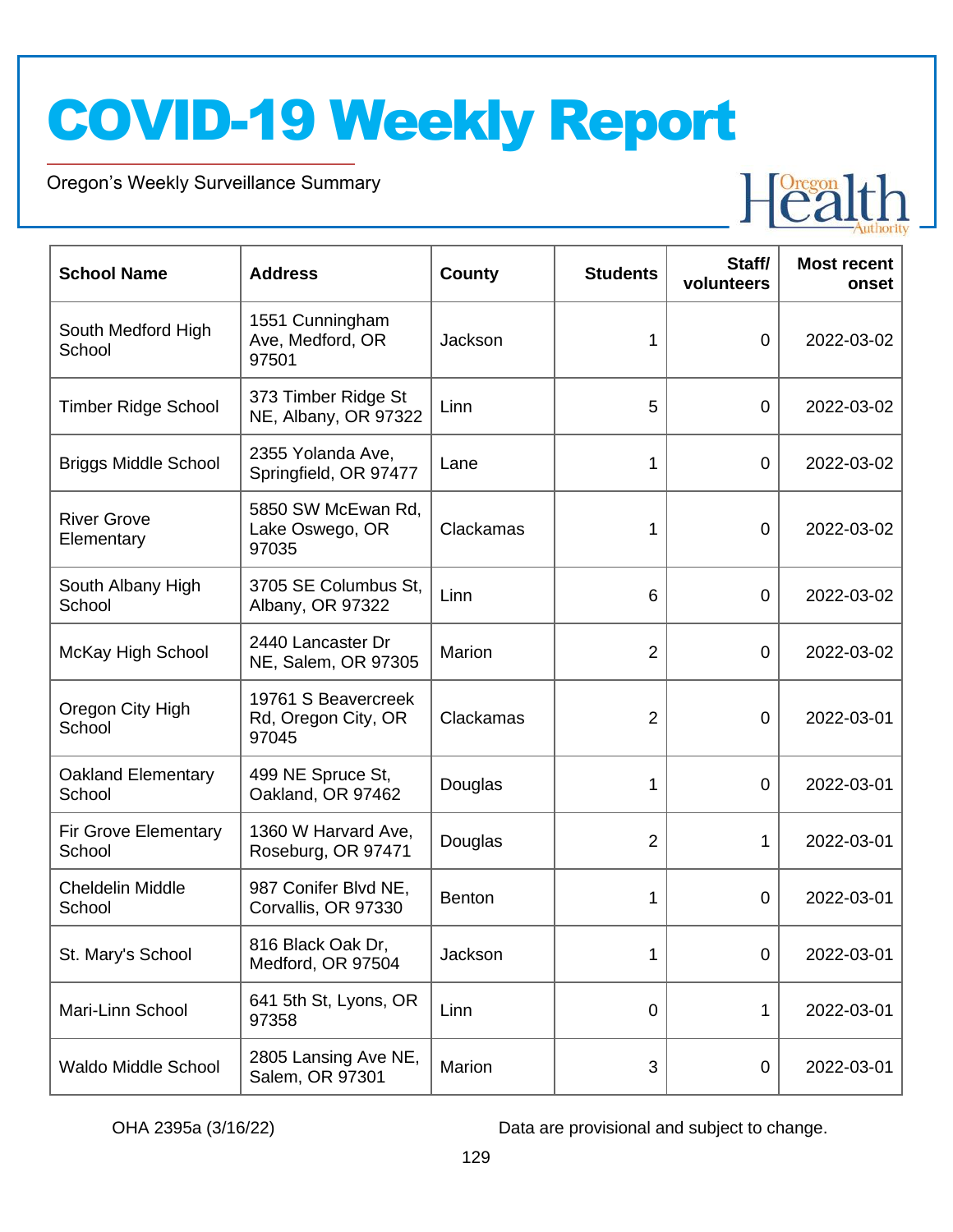Oregon's Weekly Surveillance Summary

Novel Coronavirus (COVID-19)



| <b>School Name</b>                                 | <b>Address</b>                                      | County        | <b>Students</b> | Staff/<br>volunteers | <b>Most recent</b><br>onset |
|----------------------------------------------------|-----------------------------------------------------|---------------|-----------------|----------------------|-----------------------------|
| <b>Stayton Elementary</b><br>School                | 875 N 3rd, Stayton,<br>OR 97383                     | Marion        | 1               | $\overline{2}$       | 2022-03-01                  |
| <b>Chenowith Elementary</b><br>School              | 922 Chenowith Loop<br>Rd, The Dalles, OR<br>97058   | Wasco         | 1               | $\mathbf 0$          | 2022-02-28                  |
| Scappoose High<br>School                           | 33700 SE High School<br>Way, Scappoose, OR<br>97056 | Columbia      | $\overline{2}$  | $\mathbf 0$          | 2022-02-28                  |
| <b>Talent Middle School</b>                        | 102 Christian Ave,<br>Talent, OR 97540              | Jackson       | 0               | 2                    | 2022-02-28                  |
| <b>Central Point</b><br>Elementary                 | 450 S 4th St, Central<br>Point, OR 97502            | Jackson       | 1               | $\mathbf 0$          | 2022-02-28                  |
| <b>Madras High School</b>                          | 390 SE 10th St,<br>Madras, OR 97741                 | Jefferson     | 1               | $\mathbf 0$          | 2022-02-28                  |
| Keno Elementary<br>School                          | 11110 Keno-Worden<br>Rd, Keno, OR 97627             | Klamath       | 1               | $\mathbf 0$          | 2022-02-28                  |
| <b>Falcon Heights</b><br><b>Alternative School</b> | 8205 Hwy 39, Klamath<br>Falls, OR 97603             | Klamath       | 1               | $\mathbf 0$          | 2022-02-28                  |
| Oak Grove<br><b>Elementary School</b>              | 1500 Oak Grove Dr<br>NW, Albany, OR<br>97321        | <b>Benton</b> | 1               | 0                    | 2022-02-28                  |
| <b>Silverton Middle</b><br>School                  | 714 Schlador St,<br>Silverton, OR 97381             | Marion        | 1               | 1                    | 2022-02-28                  |
| <b>Sublimity School</b>                            | 431 E Main St,<br>Sublimity, OR 97385               | Marion        | 0               | 1                    | 2022-02-28                  |
| <b>Whitworth Elementary</b><br>School              | 1151 SE Miller Ave,<br>Dallas, OR 97338             | Polk          | 1               | $\mathbf 0$          | 2022-02-28                  |
| Kalmiopsis<br><b>Elementary School</b>             | 650 Easy St,<br>Brookings, OR 97415                 | Curry         | 3               | $\mathbf 0$          | 2022-02-27                  |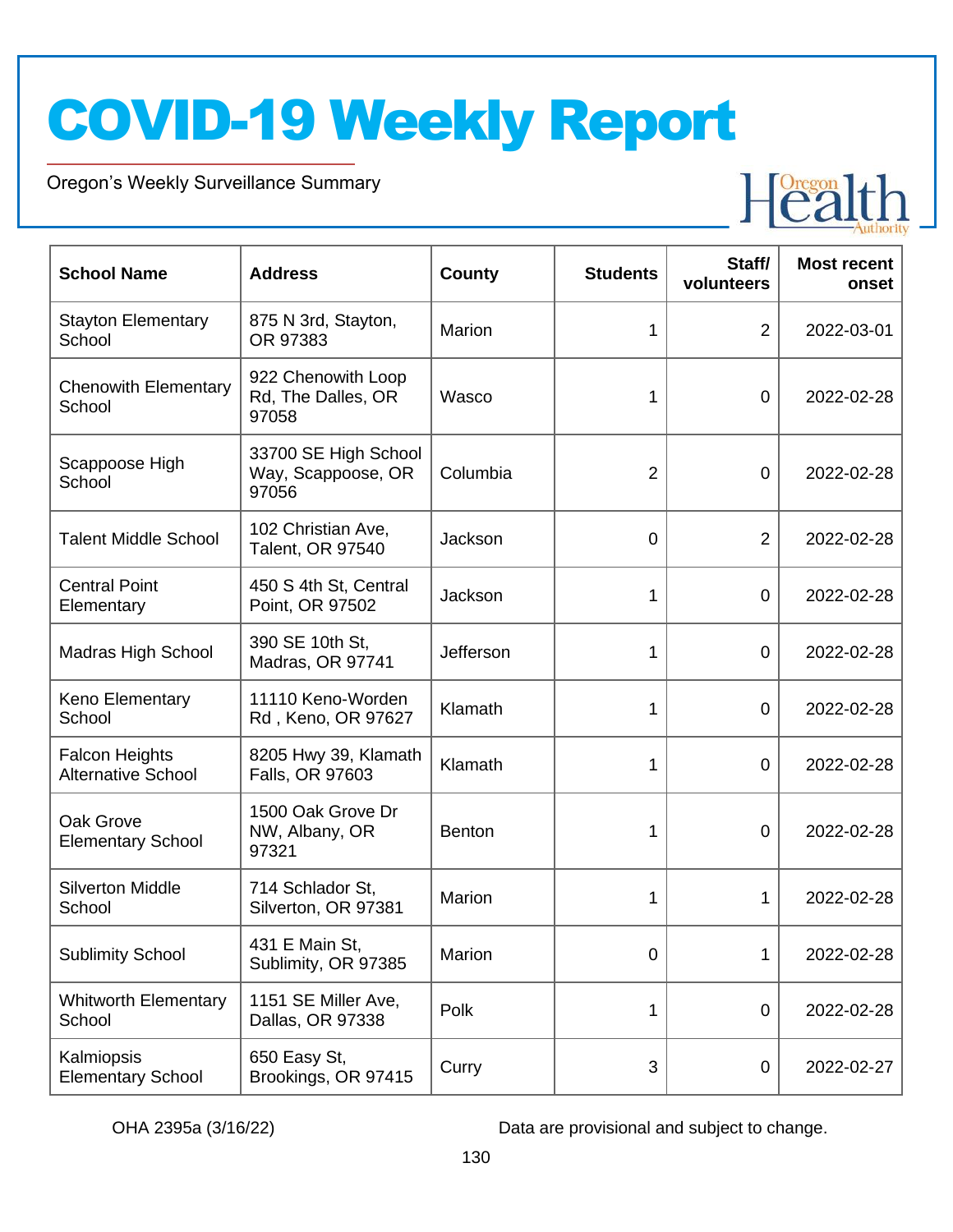Oregon's Weekly Surveillance Summary

Novel Coronavirus (COVID-19)



| <b>School Name</b>                               | <b>Address</b>                                     | <b>County</b> | <b>Students</b> | Staff/<br>volunteers | <b>Most recent</b><br>onset |
|--------------------------------------------------|----------------------------------------------------|---------------|-----------------|----------------------|-----------------------------|
| Lincoln Middle School                            | 499 NE Spruce St,<br>Oakland, OR 97462             | Douglas       | 1               | 0                    | 2022-02-27                  |
| Roseburg High School                             | 400 Harvard Ave,<br>Roseburg, OR 97470             | Douglas       | $\overline{2}$  | 0                    | 2022-02-27                  |
| Rogue River<br>Junior/Senior High<br>School      | 1898 E Evans Creek<br>Rd, Rogue River, OR<br>97537 | Jackson       | 1               | $\mathbf 0$          | 2022-02-27                  |
| <b>Hoover Elementary</b><br>School               | 2323 Siskiyou Blvd,<br>Medford, OR 97504           | Jackson       | 4               | 0                    | 2022-02-27                  |
| Monroe Middle School                             | 2800 Bailey Ln,<br>Eugene, OR 97401                | Lane          | 1               | 0                    | 2022-02-27                  |
| Jefferson Elementary<br>School                   | 615 N 2nd St,<br>Jefferson, OR 97352               | Marion        | 1               | 0                    | 2022-02-27                  |
| <b>Scott Elementary</b>                          | 4700 Arizona Ave NE,<br>Salem, OR 97305            | Marion        | 0               | 1                    | 2022-02-27                  |
| <b>Howard Eccles</b><br><b>Elementary School</b> | 562 NW 5th Ave,<br>Canby, OR 97013                 | Clackamas     | 1               | 0                    | 2022-02-26                  |
| St Helens High School                            | 2375 Gable Rd, St<br><b>Helens, OR 97051</b>       | Columbia      | $\overline{7}$  | $\overline{0}$       | 2022-02-26                  |
| Fullerton IV<br><b>Elementary School</b>         | 2560 W Bradford Ct,<br>Roseburg, OR 97471          | Douglas       | 1               | $\overline{0}$       | 2022-02-26                  |
| <b>Evergreen Elementary</b>                      | 520 W River St, Cave<br>Junction, OR 97523         | Josephine     | 2               | 0                    | 2022-02-26                  |
| Fort Vannoy<br><b>Elementary School</b>          | 5250 Upper River Rd,<br>Grants Pass, OR<br>97526   | Josephine     | 4               | $\mathbf 0$          | 2022-02-26                  |
| <b>Williams Elementary</b>                       | 20691 Williams Hwy,<br>Williams, OR 97544          | Josephine     | 1               | $\boldsymbol{0}$     | 2022-02-26                  |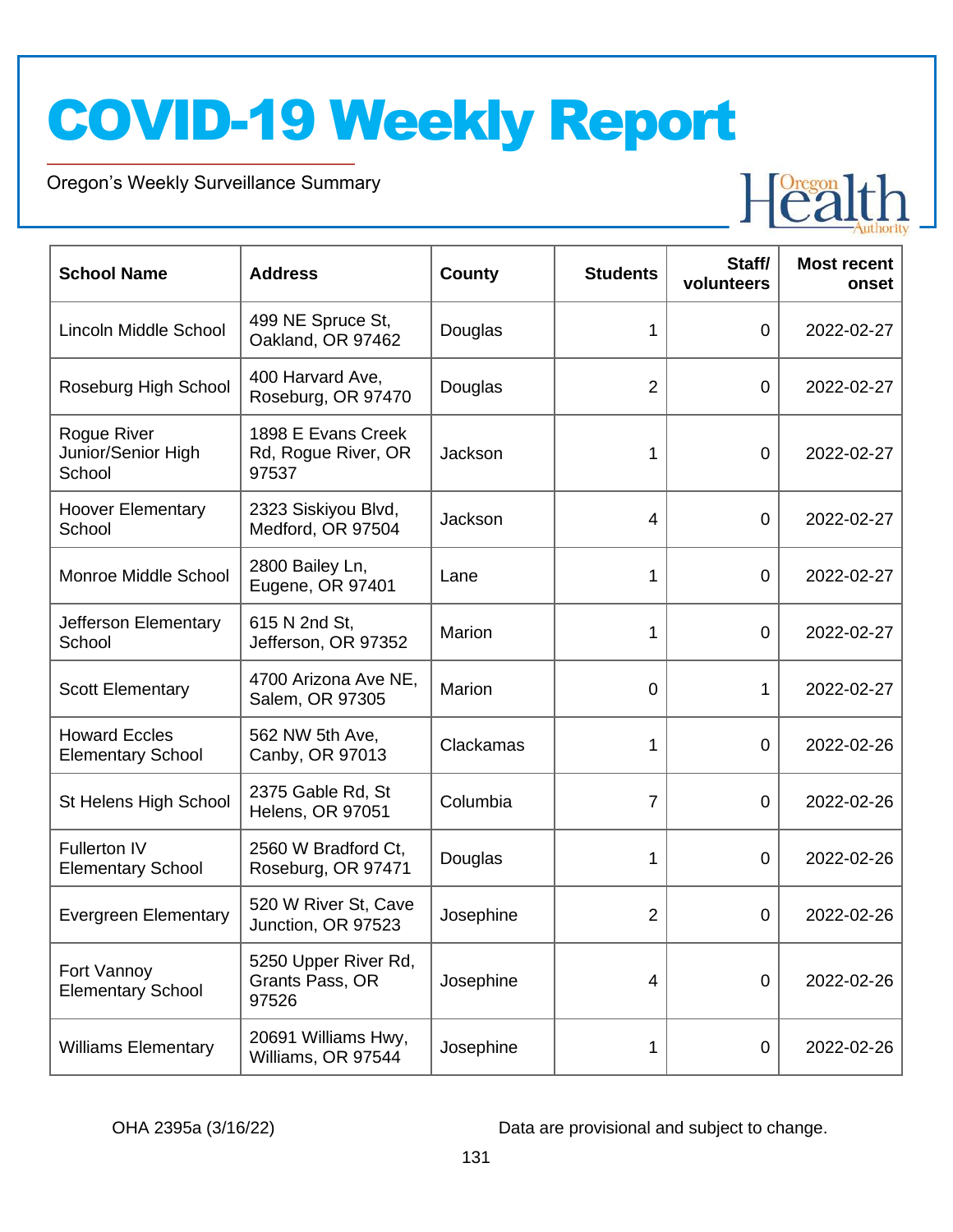Oregon's Weekly Surveillance Summary

Novel Coronavirus (COVID-19)



| <b>School Name</b>                               | <b>Address</b>                                        | <b>County</b> | <b>Students</b> | Staff/<br>volunteers | <b>Most recent</b><br>onset |
|--------------------------------------------------|-------------------------------------------------------|---------------|-----------------|----------------------|-----------------------------|
| <b>Crater High School</b>                        | 655 N 3rd St, Central<br>Point, OR 97502              | Jackson       | 1               | 1                    | 2022-02-26                  |
| <b>Pleasant Hill</b><br><b>Elementary School</b> | 36386 Hwy 58,<br>Pleasant Hill, OR<br>97455           | Lane          | 0               | 1                    | 2022-02-26                  |
| <b>Periwinkle Elementary</b>                     | 2196 21st Ave SE,<br>Albany, OR 97322                 | Linn          | 3               | $\mathbf 0$          | 2022-02-26                  |
| <b>Memorial Middle</b><br>School                 | 1050 Queen Ave SW,<br>Albany, OR 97321                | Linn          | $\overline{2}$  | $\mathbf 0$          | 2022-02-26                  |
| Sweet Home High<br>School                        | 1641 Long St, Sweet<br>Home, OR 97386                 | Linn          | 3               | $\mathbf 0$          | 2022-02-26                  |
| <b>Ontario High School</b>                       | 1115 W. Idaho Ave,<br>Ontario, OR 97914               | Malheur       | 1               | $\boldsymbol{0}$     | 2022-02-26                  |
| The Dalles High<br>School                        | 220 E 10th St, The<br>Dalles, OR 97058                | Wasco         | 1               | $\mathbf 0$          | 2022-02-25                  |
| <b>Warren Elementary</b><br>School               | 34555 Berg Rd,<br>Warren, OR 97053                    | Columbia      | $\overline{2}$  | $\mathbf 0$          | 2022-02-25                  |
| Scappoose Middle<br>School                       | 52265 S Columbia<br>River Hwy,<br>Scappoose, OR 97056 | Columbia      | $\overline{2}$  | 0                    | 2022-02-25                  |
| St. Helens Middle<br>School                      | 354 N 15th St, St<br><b>Helens, OR 97051</b>          | Columbia      | 3               | 0                    | 2022-02-25                  |
| Azalea Middle School                             | 505 Pacific Ave,<br>Brookings, OR 97415               | Curry         | 2               | $\overline{0}$       | 2022-02-25                  |
| West Salem High<br>School                        | 1776 Titan Dr NW,<br>Salem, OR 97304                  | Polk          | 5               | $\mathbf 0$          | 2022-02-25                  |
| Jacksonville<br><b>Elementary School</b>         | 655 Hueners Ln,<br>Jacksonville, OR<br>97530          | Jackson       | 3               | $\pmb{0}$            | 2022-02-25                  |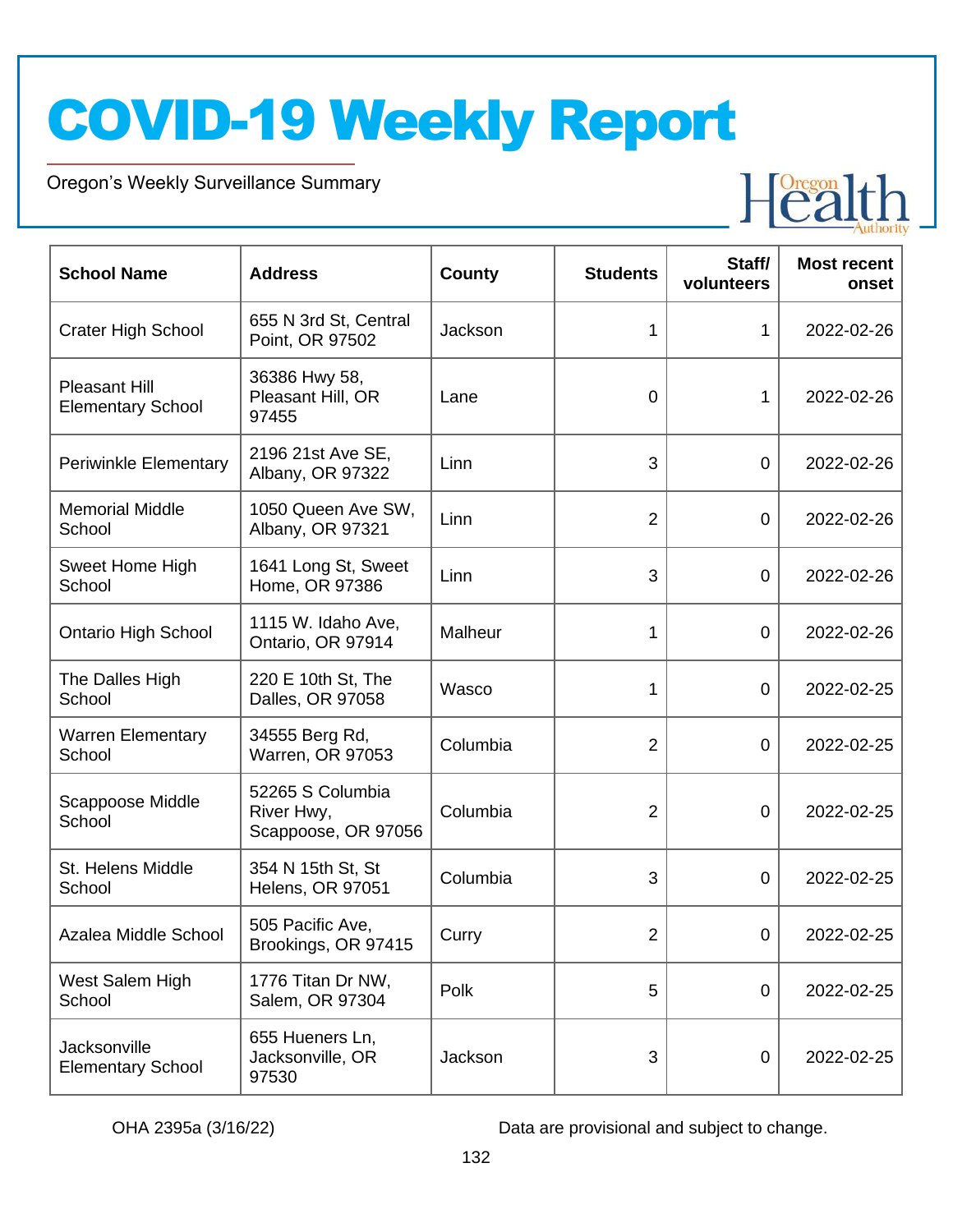Oregon's Weekly Surveillance Summary

Novel Coronavirus (COVID-19)



| <b>School Name</b>                          | <b>Address</b>                                 | <b>County</b> | <b>Students</b> | Staff/<br>volunteers | <b>Most recent</b><br>onset |
|---------------------------------------------|------------------------------------------------|---------------|-----------------|----------------------|-----------------------------|
| <b>Grants Pass High</b><br>School           | 830 NE 9th St, Grants<br>Pass, OR 97526        | Josephine     | 3               | 1                    | 2022-02-25                  |
| International School of<br><b>Beaverton</b> | 17770 SW Blanton St,<br>Beaverton, OR 97078    | Washington    | 1               | $\mathbf 0$          | 2022-02-25                  |
| <b>Community Roots</b><br>School            | 229 Eureka Ave,<br>Silverton, OR 97381         | Marion        | 1               | 0                    | 2022-02-25                  |
| Good Shepherd<br>School                     | 28986 SE Haley Rd,<br>Boring, OR 97009         | Clackamas     | 0               | 1                    | 2022-02-25                  |
| Oak Elementary                              | 3610 Oak St SE,<br>Albany, OR 97322            | Linn          | 3               | $\mathbf 0$          | 2022-02-25                  |
| Seven Oak Middle<br>School                  | 550 Cascade Dr,<br>Lebanon, OR 97355           | Linn          | 8               | $\mathbf 0$          | 2022-02-25                  |
| Lebanon High School                         | 1700 S 5th St,<br>Lebanon, OR 97355            | Linn          | 8               | $\mathbf 0$          | 2022-02-25                  |
| North High School                           | 765 14th St NE,<br>Salem, OR 97301             | Marion        | 5               | $\mathbf 0$          | 2022-02-25                  |
| <b>Franklin School</b>                      | 750 NW 18th St,<br>Corvallis, OR 97330         | <b>Benton</b> | $\overline{2}$  | 0                    | 2022-02-24                  |
| Glendale SD 77                              | 10598 Azalea Glen<br>Rd, Glendale, OR<br>97442 | Douglas       | 1               | 0                    | 2022-02-24                  |
| John C. Fremont<br>Middle School            | 850 W Keady Ct,<br>Roseburg, OR 97471          | Douglas       | 3               | 0                    | 2022-02-24                  |
| Lewis & Clark<br><b>Elementary School</b>   | 111 S 9th St, St<br><b>Helens, OR 97051</b>    | Columbia      | 3               | $\mathbf 0$          | 2022-02-24                  |
| Mae Richardson<br><b>Elementary School</b>  | 200 W Pine St,<br>Central Point, OR<br>97502   | Jackson       | $\overline{2}$  | 0                    | 2022-02-24                  |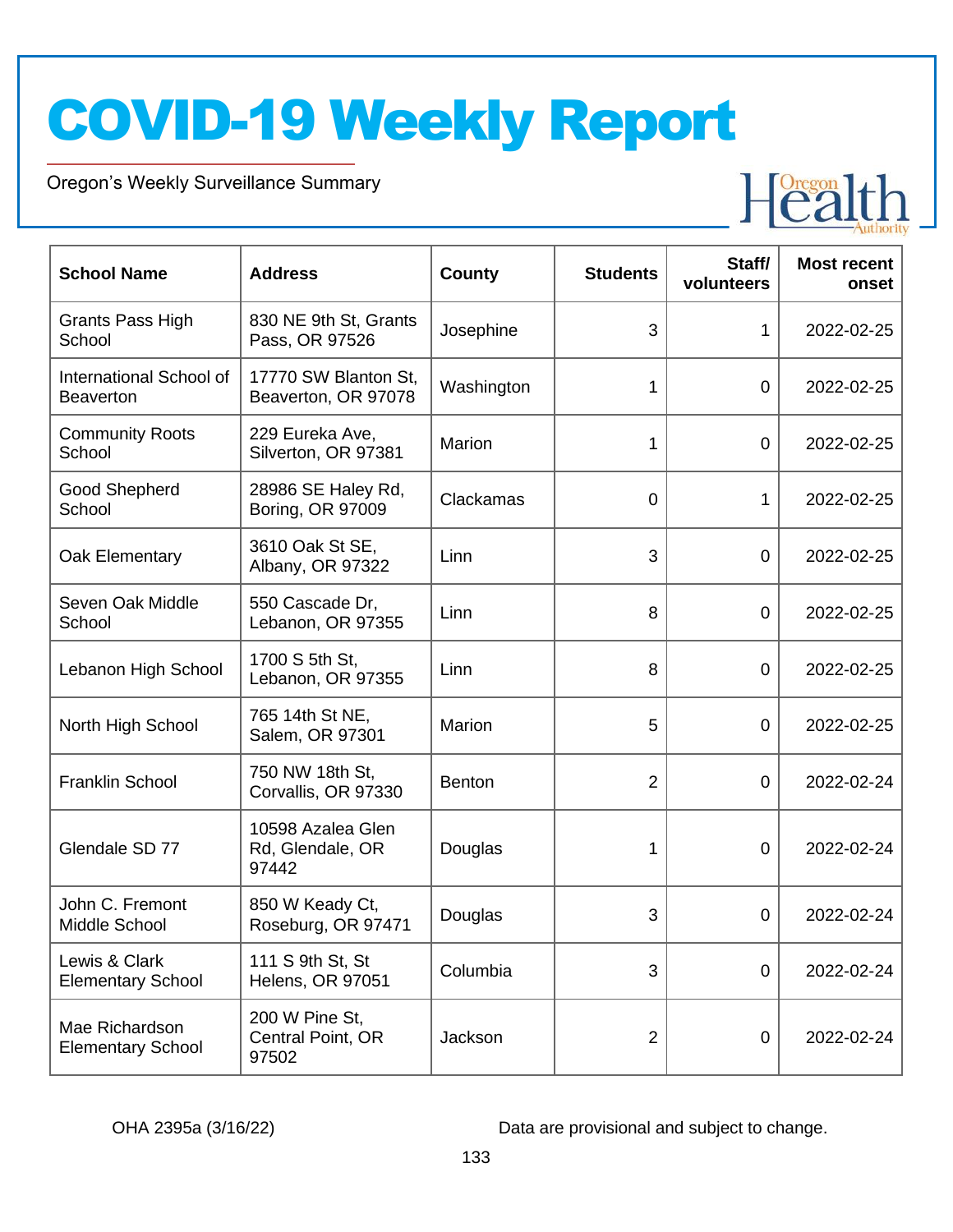Oregon's Weekly Surveillance Summary

Novel Coronavirus (COVID-19)



| <b>School Name</b>                      | <b>Address</b>                                 | <b>County</b> | <b>Students</b> | Staff/<br>volunteers | <b>Most recent</b><br>onset |
|-----------------------------------------|------------------------------------------------|---------------|-----------------|----------------------|-----------------------------|
| <b>Shady Cove School</b>                | 37 Schoolhouse Ln,<br>Shady Cove, OR<br>97539  | Jackson       | 0               | 1                    | 2022-02-24                  |
| <b>Riverside Elementary</b><br>School   | 1200 SE Harvey Dr,<br>Grants Pass, OR<br>97526 | Josephine     | 5               | $\overline{0}$       | 2022-02-24                  |
| <b>Gilchrist Elementary</b><br>School   | 201 Mountain View Dr,<br>Gilchrist, OR 97737   | Klamath       | 1               | $\overline{0}$       | 2022-02-24                  |
| <b>Battle Creek</b><br>Elementary       | 1640 Waln Dr SE,<br>Salem, OR 97306            | <b>Marion</b> | 1               | $\overline{0}$       | 2022-02-24                  |
| Shasta Middle School                    | 4656 Barger Dr,<br>Eugene, OR 97402            | Lane          | 1               | $\overline{0}$       | 2022-02-24                  |
| <b>Sunrise Elementary</b><br>School     | 730 19th Ave SE,<br>Albany, OR 97322           | Linn          | 1               | $\overline{0}$       | 2022-02-24                  |
| Green Acres<br><b>Elementary School</b> | 700 S 10th St,<br>Lebanon, OR 97355            | Linn          | 1               | $\overline{0}$       | 2022-02-24                  |
| <b>Hamilton Creek</b><br>School         | 32135 Berlin Rd,<br>Lebanon, OR 97355          | Linn          | 5               | $\overline{0}$       | 2022-02-24                  |
| South Baker<br>Intermediate             | 1285 3rd St, Baker<br>City, OR 97814           | <b>Baker</b>  | 1               | $\overline{0}$       | 2022-02-24                  |
| Jefferson Middle<br>School              | 2180 Talbot Rd,<br>Jefferson, OR 97352         | Marion        | 1               | $\overline{0}$       | 2022-02-24                  |
| <b>Tillamook Junior High</b><br>School  | 3906 Alder Ln,<br>Tillamook, OR 97141          | Tillamook     |                 | $\mathbf 0$          | 2022-02-23                  |
| Valor Middle School                     | 450 Parr Rd,<br>Woodburn, OR 97071             | Marion        | 1               | $\mathbf 0$          | 2022-02-23                  |
| Pacific Ridge<br>Elementary             | 2000 Spruce Dr,<br>Seaside, OR 97138           | Clatsop       | 1               | $\boldsymbol{0}$     | 2022-02-23                  |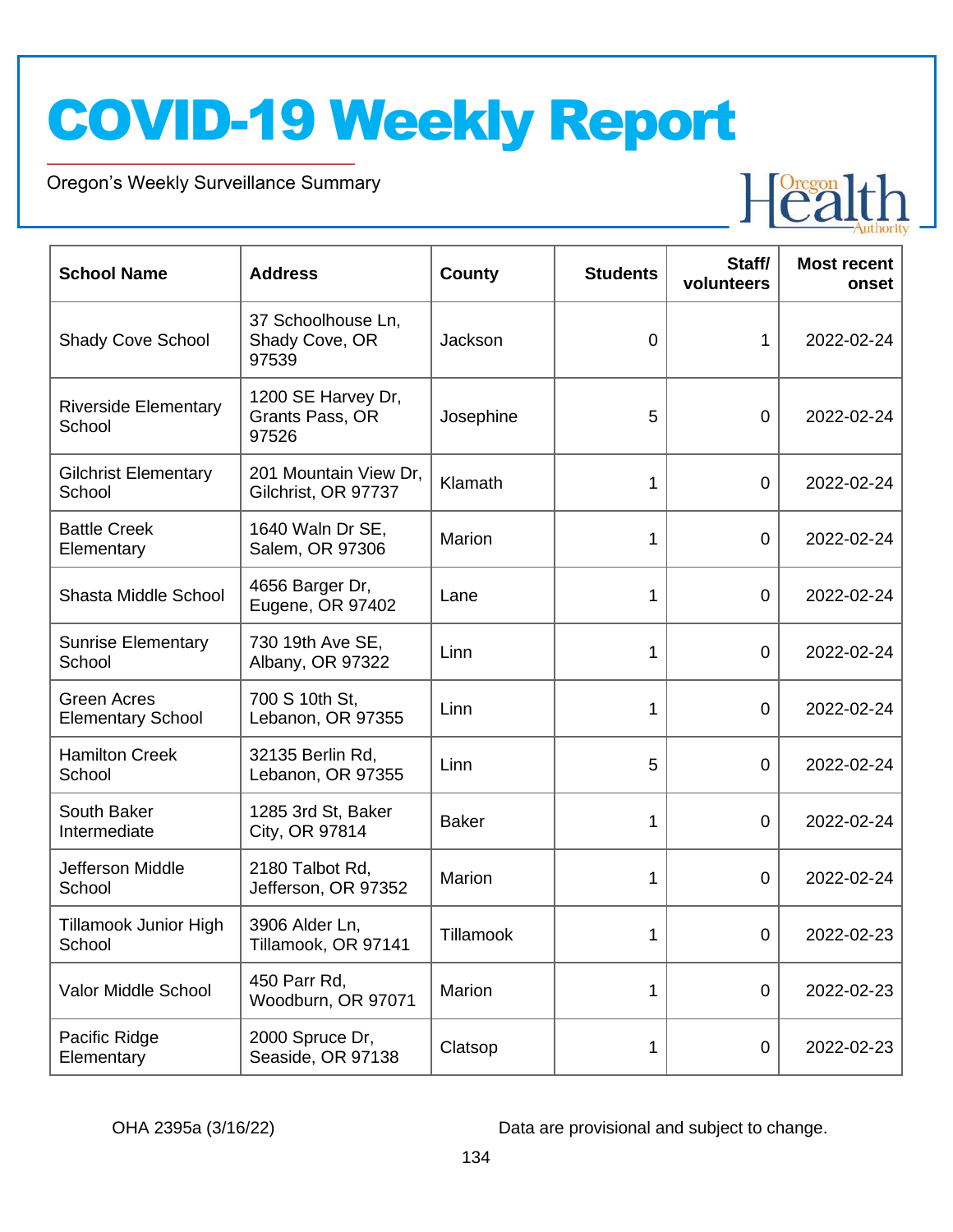Oregon's Weekly Surveillance Summary

Novel Coronavirus (COVID-19)



| <b>School Name</b>                    | <b>Address</b>                                        | <b>County</b>     | <b>Students</b> | Staff/<br>volunteers | <b>Most recent</b><br>onset |
|---------------------------------------|-------------------------------------------------------|-------------------|-----------------|----------------------|-----------------------------|
| <b>Hillcrest Elementary</b><br>School | 1100 Maine St, North<br>Bend, OR 97459                | Coos              | $\overline{2}$  | 0                    | 2022-02-23                  |
| Joseph Lane Middle<br>School          | 2153 NE Vine St,<br>Roseburg, OR 97470                | Douglas           | 1               | 0                    | 2022-02-23                  |
| <b>Winston Middle</b><br>School       | 330 SE Thompson,<br>Winston, OR 97496                 | Douglas           | 1               | 0                    | 2022-02-23                  |
| Sutherlin High School                 | 500 E Fourth St,<br>Sutherlin, OR 97479               | Douglas           | 1               | 0                    | 2022-02-23                  |
| Oak Grove<br>Elementary               | 2150 SE Torbank Rd,<br>Milwaukie, OR 97222            | Clackamas         | $\overline{2}$  | $\overline{0}$       | 2022-02-23                  |
| <b>Westside Elementary</b><br>School  | 3685 Belmont Dr,<br>Hood River, OR 97031              | <b>Hood River</b> | $\mathbf 0$     | 1                    | 2022-02-23                  |
| <b>Hedrick Middle School</b>          | 1501 E Jackson St,<br>Medford, OR 97504               | Jackson           | $\mathbf 0$     | 1                    | 2022-02-23                  |
| <b>Boeckman Creek</b><br>Primary      | 6700 SW Wilsonville<br>Road, Wilsonville, OR<br>97070 | Clackamas         | 1               | 0                    | 2022-02-23                  |
| <b>Chiloquin Elementary</b><br>School | 548 2nd Ave,<br>Chiloquin, OR 97624                   | Klamath           | 1               | 0                    | 2022-02-23                  |
| St. Pius X                            | 1260 NW Saltzman<br>Rd, Portland, OR<br>97229         | Washington        | 1               | 0                    | 2022-02-23                  |
| <b>Holley Elementary</b>              | 40336 Crawfordsville<br>Dr, Sweet Home, OR<br>97386   | Linn              | 1               | 0                    | 2022-02-23                  |
| Washington<br>Elementary              | 777 E Lincoln St,<br>Woodburn, OR 97071               | Marion            | 0               | 1                    | 2022-02-23                  |
| Milwaukie High School                 | 2301 SE Willard St,<br>Milwaukie, OR 97222            | Clackamas         | 1               | 0                    | 2022-02-23                  |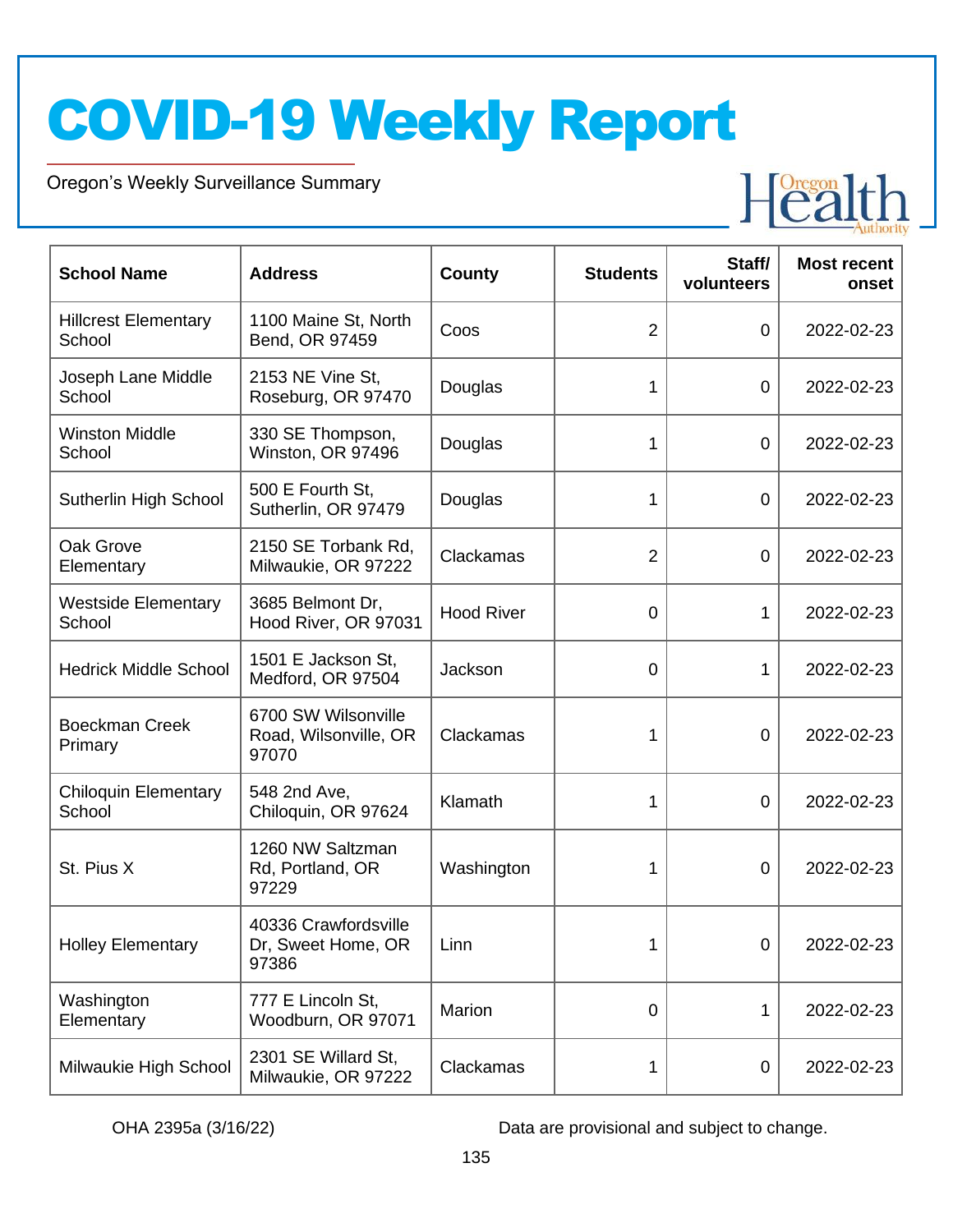Oregon's Weekly Surveillance Summary

Novel Coronavirus (COVID-19)



| <b>School Name</b>                      | <b>Address</b>                                    | <b>County</b>    | <b>Students</b> | Staff/<br>volunteers | <b>Most recent</b><br>onset |
|-----------------------------------------|---------------------------------------------------|------------------|-----------------|----------------------|-----------------------------|
| Dallas High School                      | 1250 Holman Ave,<br>Dallas, OR 97338              | Polk             | 1               | $\overline{0}$       | 2022-02-23                  |
| <b>Riverbend Elementary</b><br>School   | 320 51st St,<br>Springfield, OR 97478             | Lane             | 1               | $\overline{0}$       | 2022-02-22                  |
| <b>Agnes Stewart Middle</b><br>School   | 900 S 32nd St,<br>Springfield, OR 97478           | Lane             | $\overline{2}$  | $\overline{0}$       | 2022-02-22                  |
| <b>McBride Elementary</b><br>School     | 2774 Columbia Blvd,<br>St Helens, OR 97051        | Columbia         | 3               | $\overline{0}$       | 2022-02-22                  |
| <b>Ashland High School</b>              | 201 S Mountain Ave,<br>Ashland, OR 97520          | Jackson          | 3               | 1                    | 2022-02-22                  |
| <b>Lincoln Elementary</b><br>School     | 1132 NE 10th St,<br>Grants Pass, OR<br>97526      | Josephine        | $\overline{2}$  | $\overline{0}$       | 2022-02-22                  |
| <b>Bolton Primary School</b>            | 5933 SW Holmes St.<br>West Linn, OR 97068         | Clackamas        | 1               | $\overline{0}$       | 2022-02-22                  |
| West Linn High School                   | 5464 West A St, West<br>Linn, OR 97068            | Clackamas        | $\overline{4}$  | $\overline{0}$       | 2022-02-22                  |
| The Valley School of<br>Southern Oregon | 857 Valley View Drive,<br>Medford, OR 97504       | Jackson          | 1               | $\overline{0}$       | 2022-02-22                  |
| Washington<br><b>Elementary School</b>  | 3165 Lansing Ave NE,<br>Salem, OR 97301           | Marion           | $\overline{2}$  | 0                    | 2022-02-22                  |
| <b>Baker Middle School</b>              | 2320 Washington Ave,<br>Baker City, OR 97814      | <b>Baker</b>     | $\overline{2}$  | 0                    | 2022-02-21                  |
| <b>Sisters High School</b>              | 1700 W McKinney<br>Butte Rd, Sisters, OR<br>97759 | <b>Deschutes</b> | 1               | $\overline{0}$       | 2022-02-21                  |
| <b>Redland Elementary</b><br>School     | 18131 S Redland Rd,<br>Oregon City, OR<br>97045   | Clackamas        | 1               | 0                    | 2022-02-21                  |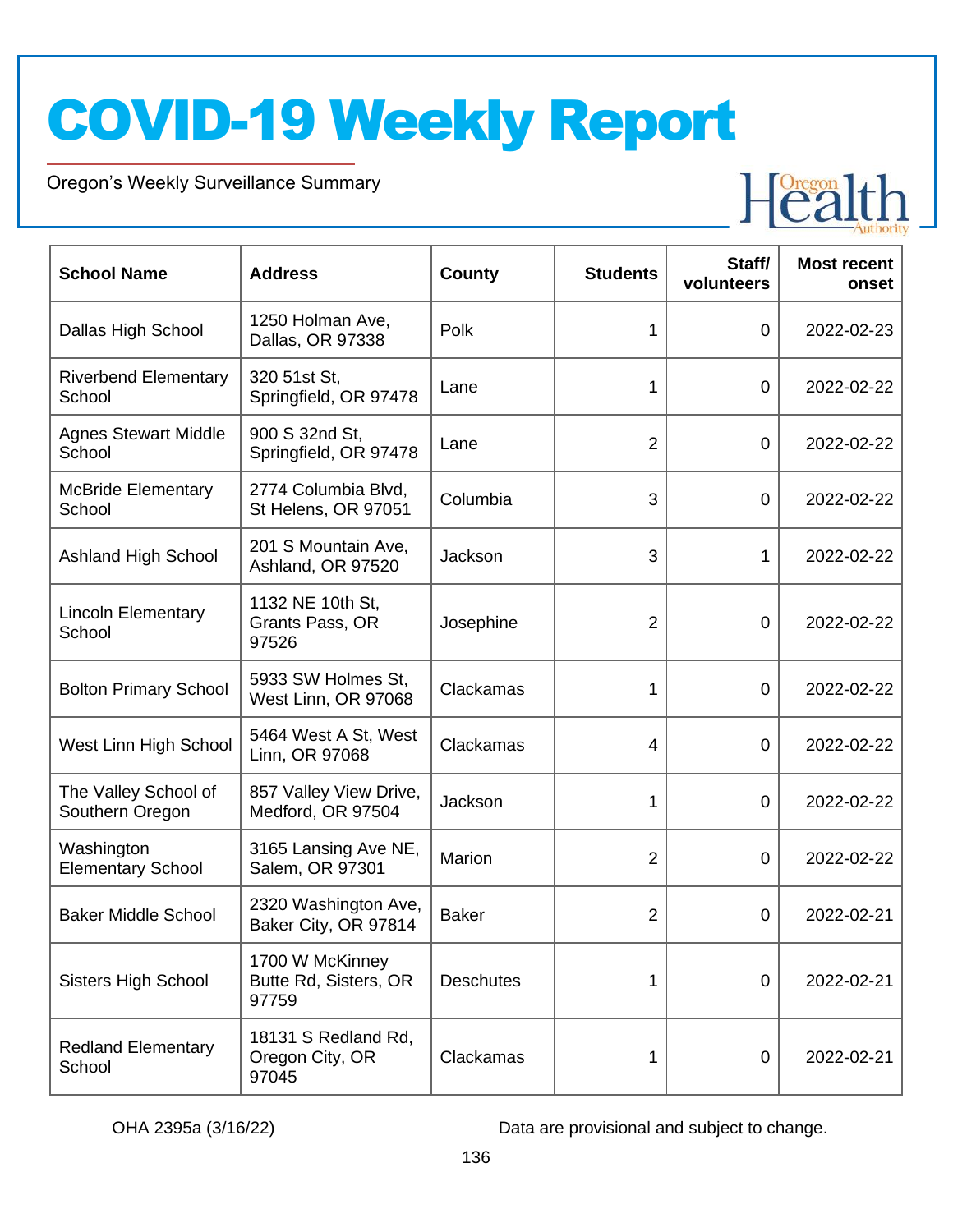Oregon's Weekly Surveillance Summary

Novel Coronavirus (COVID-19)



| <b>School Name</b>                             | <b>Address</b>                                       | County    | <b>Students</b> | Staff/<br>volunteers | <b>Most recent</b><br>onset |
|------------------------------------------------|------------------------------------------------------|-----------|-----------------|----------------------|-----------------------------|
| Canby High School                              | 721 SW 4th Ave,<br>Canby, OR 97013                   | Clackamas | 1               | $\overline{0}$       | 2022-02-21                  |
| Columbia City<br>Elementary                    | 2000 2nd St,<br>Columbia City, OR<br>97018           | Columbia  | 1               | 0                    | 2022-02-21                  |
| Sunnyslope<br><b>Elementary School</b>         | 2230 SW Cannon Rd,<br>Roseburg, OR 97471             | Douglas   | 1               | $\Omega$             | 2022-02-21                  |
| <b>Riverview School</b>                        | 1011 Mountain River<br>Dr, Lebanon, OR<br>97355      | Linn      | $\overline{2}$  | 0                    | 2022-02-21                  |
| <b>Orchard Hill</b><br>Elementary              | 1011 La Loma Dr,<br>Medford, OR 97504                | Jackson   | 1               | 1                    | 2022-02-21                  |
| <b>Phoenix Elementary</b><br>School            | 215 N Rose St,<br>Phoenix, OR 97535                  | Jackson   | 0               | 1                    | 2022-02-21                  |
| <b>Walker Elementary</b><br>School             | 364 Walker Ave,<br>Ashland, OR 97520                 | Jackson   | 1               | $\overline{0}$       | 2022-02-21                  |
| <b>Ruch Outdoor</b><br><b>Community School</b> | 156 Upper Applegate<br>Rd, Jacksonville, OR<br>97530 | Jackson   | 1               | $\mathbf 0$          | 2022-02-21                  |
| Warm Springs K-8<br>Academy                    | 50 Chukar Road,<br>Warm Springs, OR<br>97761         | Jefferson | 4               | 0                    | 2022-02-21                  |
| <b>Hidden Valley High</b><br>School            | 651 Murphy Creek Rd,<br>Grants Pass, OR<br>97527     | Josephine | 1               | 0                    | 2022-02-21                  |
| <b>Roosevelt Elementary</b><br>School          | 1125 N Eldorado Ave,<br>Klamath Falls, OR<br>97601   | Klamath   | 1               | $\mathbf 0$          | 2022-02-21                  |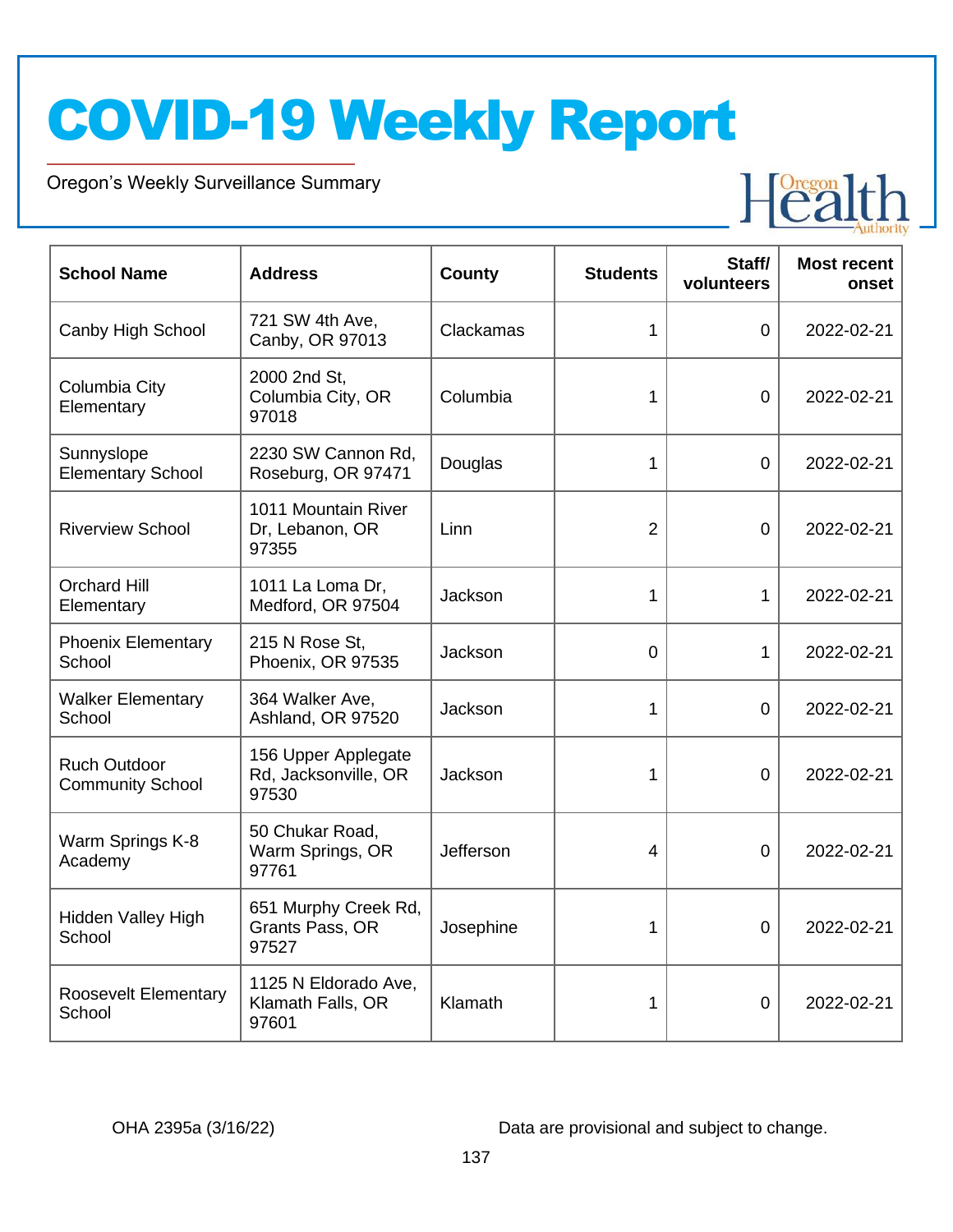Oregon's Weekly Surveillance Summary

Novel Coronavirus (COVID-19)



| <b>School Name</b>                               | <b>Address</b>                                  | <b>County</b>   | <b>Students</b> | Staff/<br>volunteers | <b>Most recent</b><br>onset |
|--------------------------------------------------|-------------------------------------------------|-----------------|-----------------|----------------------|-----------------------------|
| Lost River Jr./Sr. High<br>School                | 23330 Hwy 50, Merrill,<br>OR 97633              | Klamath         | 2               | 0                    | 2022-02-21                  |
| Willow Wind K-8                                  | 1497 E Main St,<br>Ashland, OR 97520            | Jackson         | 0               | 1                    | 2022-02-21                  |
| <b>Coburg Community</b><br><b>Charter School</b> | 91274 N Coburg Rd,<br>Coburg, OR 97408          | Lane            | 0               | 1                    | 2022-02-21                  |
| Judson Middle School                             | 4512 Jones Rd S,<br>Salem, OR 97302             | Marion          | $\overline{2}$  | 0                    | 2022-02-21                  |
| <b>Tillamook High School</b>                     | 2605 12th St,<br>Tillamook, OR 97141            | Tillamook       | 1               | $\mathbf 0$          | 2022-02-20                  |
| <b>Sunset Elementary</b><br>School               | 300 E Catherine Ave,<br>Hermiston, OR 97838     | <b>Umatilla</b> | $\overline{2}$  | $\mathbf 0$          | 2022-02-20                  |
| Cooper Mountain<br><b>Elementary School</b>      | 7670 SW 170th Ave,<br>Beaverton, OR 97007       | Washington      | 0               | 1                    | 2022-02-20                  |
| <b>Grant Watts</b><br><b>Elementary School</b>   | 52000 SE Third PI,<br>Scappoose, OR 97056       | Columbia        | 1               | $\mathbf 0$          | 2022-02-20                  |
| <b>Hucrest Elementary</b><br>School              | 1810 NW Kline St,<br>Roseburg, OR 97471         | Douglas         | 1               | $\mathbf 0$          | 2022-02-20                  |
| Neah-Kah-Nie Middle<br>School                    | 25111 Hwy 101 N,<br>Rockaway Beach, OR<br>97136 | Tillamook       | 1               | 0                    | 2022-02-20                  |
| <b>Ferguson Elementary</b><br>School             | 2901 Homedale Rd,<br>Klamath Falls, OR<br>97603 | Klamath         | 1               | 0                    | 2022-02-20                  |
| Vale Middle School                               | 505 Viking Dr, Vale,<br>OR 97918                | Malheur         | 0               | 1                    | 2022-02-19                  |
| Rainier Jr/Sr High<br>School                     | 28170 Old Rainier Rd,<br>Rainier, OR 97048      | Columbia        | 1               | 0                    | 2022-02-19                  |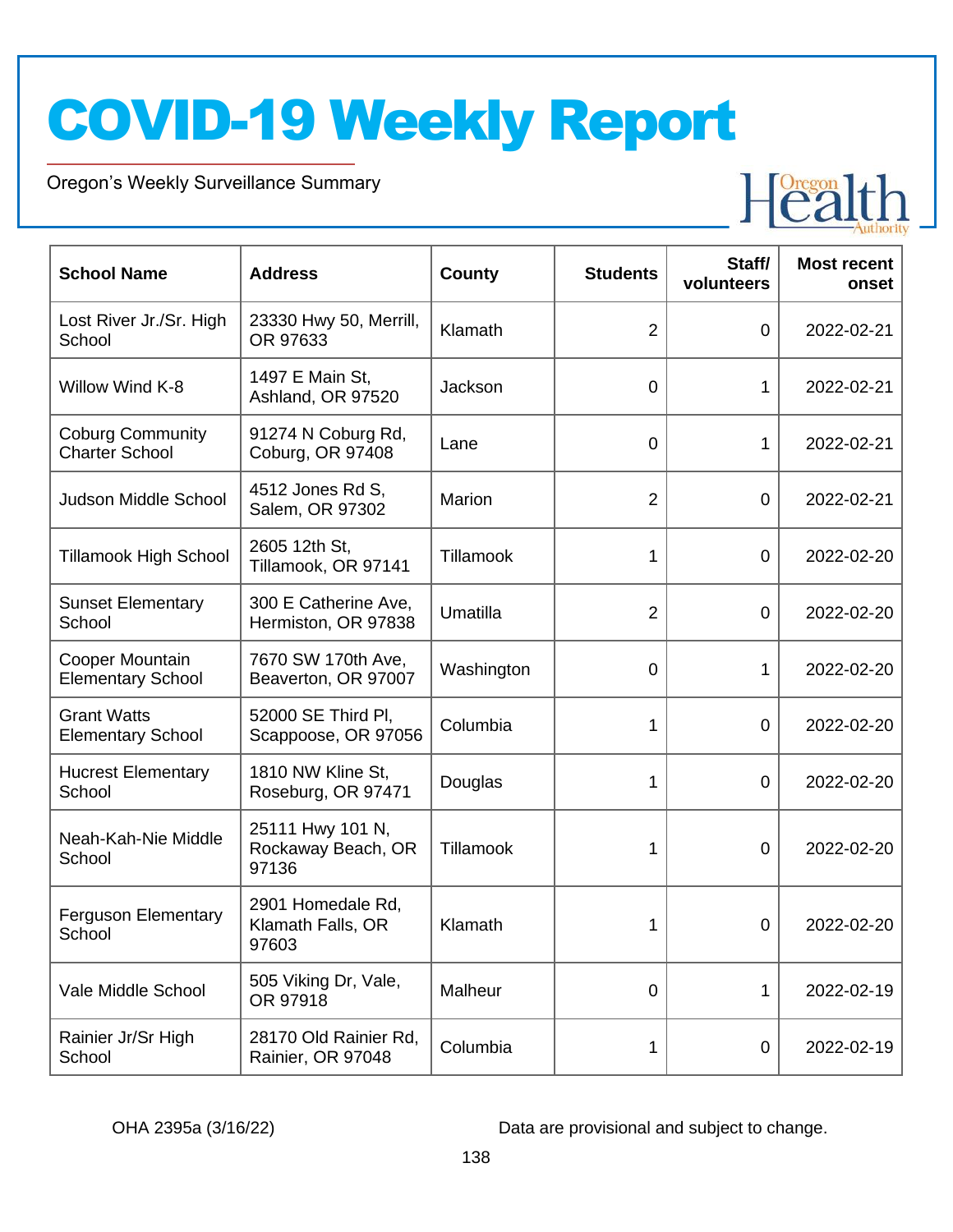Oregon's Weekly Surveillance Summary

Novel Coronavirus (COVID-19)



| <b>School Name</b>                                   | <b>Address</b>                              | <b>County</b>    | <b>Students</b> | Staff/<br>volunteers | <b>Most recent</b><br>onset |
|------------------------------------------------------|---------------------------------------------|------------------|-----------------|----------------------|-----------------------------|
| <b>Adams Elementary</b>                              | 1615 SW 35th St.<br>Corvallis, OR 97333     | <b>Benton</b>    | 1               | $\Omega$             | 2022-02-19                  |
| <b>Griffin Creek</b><br>Elementary                   | 2430 Griffin Creek Rd,<br>Medford, OR 97501 | Jackson          | $\overline{2}$  | $\overline{0}$       | 2022-02-19                  |
| Jackson Elementary<br>School                         | 713 Summit Ave,<br>Medford, OR 97501        | Jackson          | 0               | 1                    | 2022-02-19                  |
| <b>McNary High School</b>                            | 595 Chemawa Rd N,<br>Keizer, OR 97303       | Marion           | 4               | $\overline{0}$       | 2022-02-19                  |
| <b>Baker High School</b>                             | 2500 E St, Baker City,<br>OR 97814          | <b>Baker</b>     | $\overline{2}$  | $\overline{0}$       | 2022-02-19                  |
| <b>Silverton High School</b>                         | 1456 Pine St,<br>Silverton, OR 97381        | Marion           | 1               | $\overline{0}$       | 2022-02-19                  |
| <b>Philomath Elementary</b><br>School                | 239 S 16th St,<br>Philomath, OR 97370       | <b>Benton</b>    | 1               | $\overline{0}$       | 2022-02-18                  |
| <b>Philomath Middle</b><br>School                    | 2021 Chapel Dr,<br>Philomath, OR 97370      | <b>Benton</b>    | 1               | $\overline{0}$       | 2022-02-18                  |
| Philomath High School                                | 2054 Applegate St,<br>Philomath, OR 97370   | <b>Benton</b>    | 1               | 0                    | 2022-02-18                  |
| <b>Sisters Elementary</b><br>School                  | 611 E Cascade,<br>Sisters, OR 97759         | <b>Deschutes</b> | 1               | $\overline{0}$       | 2022-02-18                  |
| Ridgeline Montessori<br><b>Public Charter School</b> | 4500 W Amazon Dr,<br>Eugene, OR 97405       | Lane             | 1               | $\overline{0}$       | 2022-02-18                  |
| Applegate School                                     | 14188 Hwy 238,<br>Applegate, OR 97530       | Jackson          | $\overline{2}$  | $\overline{0}$       | 2022-02-18                  |
| <b>Crescent Valley High</b><br>School                | 4444 NW Highland Dr,<br>Corvallis, OR 97330 | <b>Benton</b>    | 1               | 0                    | 2022-02-18                  |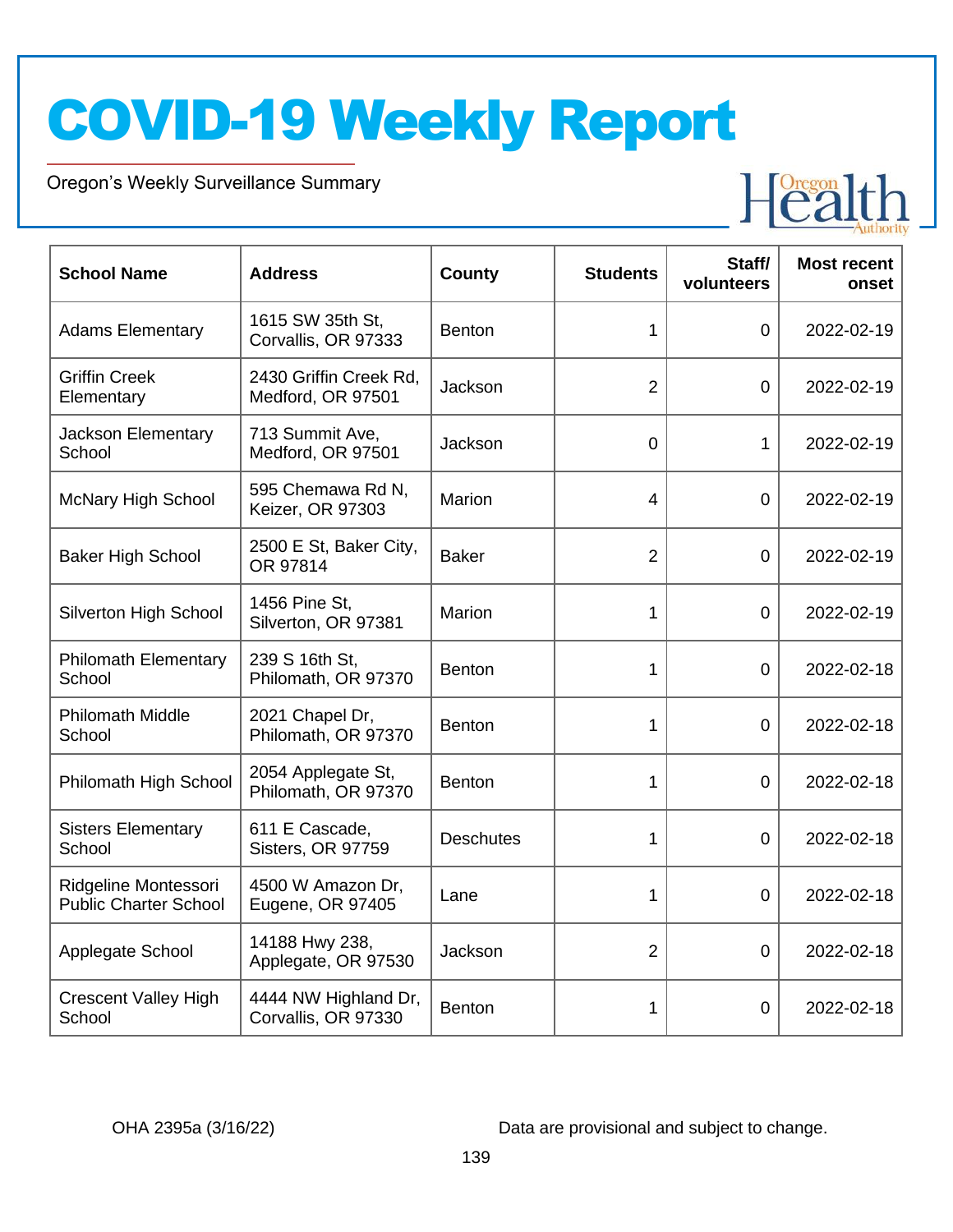Oregon's Weekly Surveillance Summary

Novel Coronavirus (COVID-19)



| <b>School Name</b>                                 | <b>Address</b>                                        | <b>County</b> | <b>Students</b> | Staff/<br>volunteers | <b>Most recent</b><br>onset |
|----------------------------------------------------|-------------------------------------------------------|---------------|-----------------|----------------------|-----------------------------|
| South Middle School                                | 350 W Harbeck Rd,<br>Grants Pass, OR<br>97527         | Josephine     | $\overline{2}$  | $\overline{0}$       | 2022-02-18                  |
| <b>Straub Middle School</b>                        | 1920 Wilmington Ave<br>NW, Salem, OR<br>97304         | Polk          | $\overline{2}$  | $\overline{0}$       | 2022-02-18                  |
| Sprague High School                                | 2373 Kuebler Blvd,<br>Salem, OR 97302                 | Marion        | $\overline{2}$  | $\mathbf 0$          | 2022-02-18                  |
| South Salem High<br>School                         | 1910 Church St SE,<br>Salem, OR 97302                 | Marion        | $\overline{0}$  | 1                    | 2022-02-18                  |
| <b>Yamhill Carlton</b><br><b>Elementary School</b> | 420 S Third St.<br>Carlton, OR 97111                  | Yamhill       | 1               | $\overline{0}$       | 2022-02-17                  |
| McMinnville High<br>School                         | 615 NE 15th St,<br>McMinnville, OR<br>97128           | Yamhill       | 1               | $\overline{0}$       | 2022-02-17                  |
| <b>Clackamas River</b><br>Elementary               | 301 NE 2nd Ave,<br>Estacada, OR 97023                 | Clackamas     | 1               | $\overline{0}$       | 2022-02-17                  |
| Chehalem Valley<br>Middle School                   | 403 W Foothills Dr,<br>Newberg, OR 97132              | Yamhill       | 1               | $\overline{0}$       | 2022-02-17                  |
| Parkside Elementary                                | 735 SW Wagner<br>Meadows Dr, Grants<br>Pass, OR 97526 | Josephine     | 1               | 0                    | 2022-02-17                  |
| Otto Petersen<br><b>Elementary School</b>          | 52050 SE 3rd St,<br>Scappoose, OR 97056               | Columbia      | 1               | 0                    | 2022-02-17                  |
| Grandhaven<br><b>Elementary School</b>             | 3200 NE McDonald<br>Ln, McMinnville, OR<br>97128      | Yamhill       | 3               | $\mathbf 0$          | 2022-02-17                  |
| <b>Helman Elementary</b>                           | 705 Helman St,<br>Ashland, OR 97520                   | Jackson       | $\overline{2}$  | 0                    | 2022-02-17                  |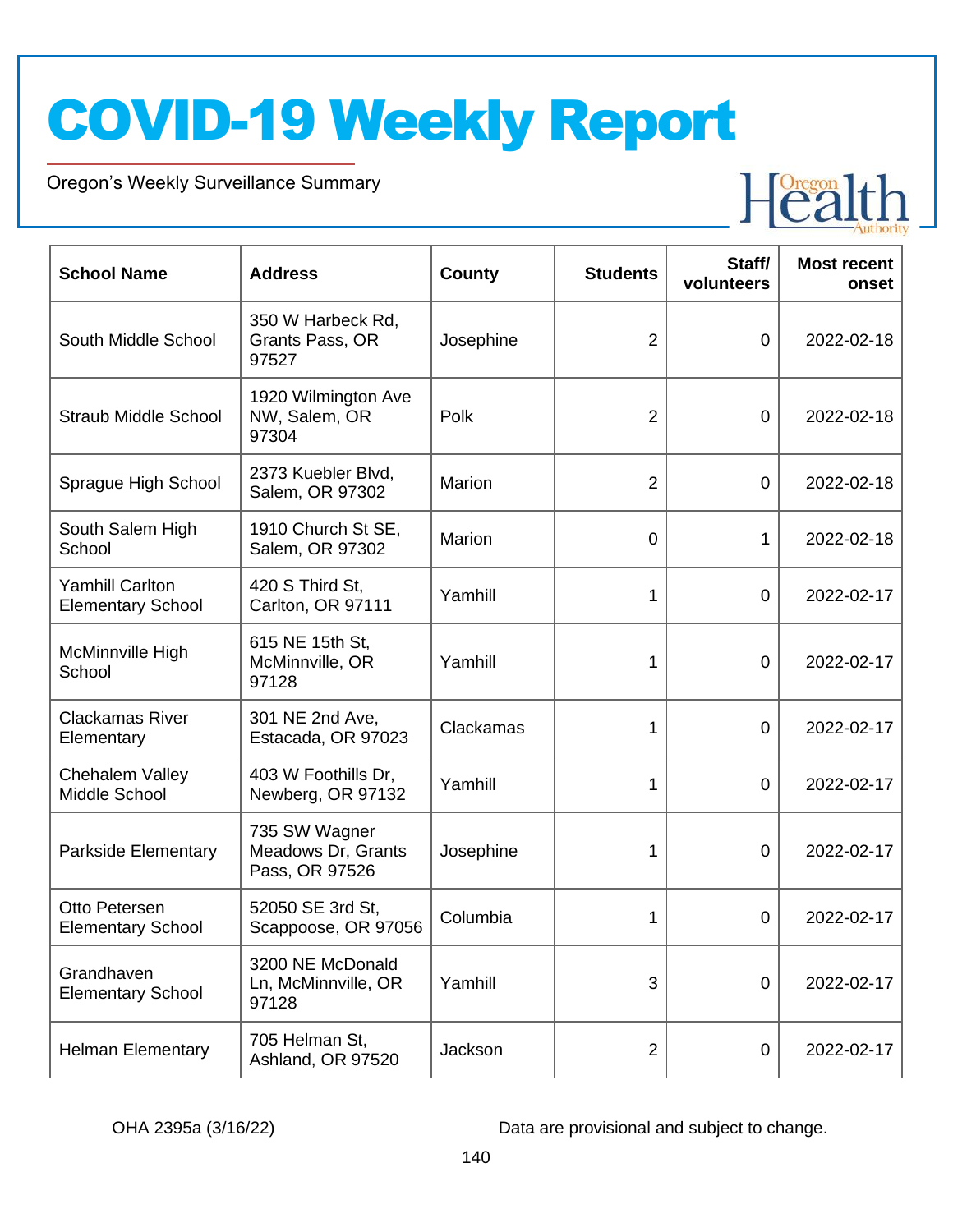Oregon's Weekly Surveillance Summary

Novel Coronavirus (COVID-19)



| <b>School Name</b>                      | <b>Address</b>                                    | County        | <b>Students</b> | Staff/<br>volunteers | <b>Most recent</b><br>onset |
|-----------------------------------------|---------------------------------------------------|---------------|-----------------|----------------------|-----------------------------|
| <b>Albany Options School</b>            | 701 19th Avenue SE,<br>Albany, OR 97322           | Linn          | 1               | $\overline{0}$       | 2022-02-17                  |
| <b>Harritt Elementary</b>               | 2112 Linwood St NW,<br>Salem, OR 97304            | Polk          | 1               | 0                    | 2022-02-17                  |
| North Middle School                     | 1725 NW Highland<br>Ave, Grants Pass, OR<br>97526 | Josephine     | $\overline{2}$  | 0                    | 2022-02-17                  |
| <b>Cascades Elementary</b><br>School    | 2163 S 7th St,<br>Lebanon, OR 97355               | Linn          | 1               | $\overline{0}$       | 2022-02-17                  |
| <b>Walker Middle School</b>             | 1075 8th St NW,<br>Salem, OR 97304                | Polk          | 1               | $\overline{0}$       | 2022-02-17                  |
| <b>Crossler Middle</b><br>School        | 1155 Davis Rd S,<br>Salem, OR 97306               | Marion        | $\overline{2}$  | $\overline{0}$       | 2022-02-16                  |
| <b>East Sutherlin Primary</b><br>School | 323 E Third Ave,<br>Sutherlin, OR 97479           | Douglas       | 1               | $\overline{0}$       | 2022-02-16                  |
| Dufur School                            | 802 NE 5th St, Dufur,<br>OR 97021                 | Wasco         | 1               | $\overline{0}$       | 2022-02-16                  |
| <b>Lincoln Elementary</b><br>School     | 110 SE Alexander<br>Ave, Corvallis, OR<br>97333   | <b>Benton</b> | 1               | 0                    | 2022-02-16                  |
| Phoenix High School                     | 745 N Rose St,<br>Phoenix, OR 97535               | Jackson       | 1               | 0                    | 2022-02-16                  |
| <b>Linus Pauling Middle</b><br>School   | 1111 NW Cleveland<br>Ave, Corvallis, OR<br>97330  | <b>Benton</b> |                 | 0                    | 2022-02-16                  |
| <b>Ashland Middle</b><br>School         | 100 Walker Ave,<br>Ashland, OR 97520              | Jackson       | 1               | 0                    | 2022-02-16                  |
| <b>Patrick Elementary</b><br>School     | 1500 2nd Ave, Gold<br>Hill, OR 97525              | Jackson       | 1               | $\mathbf 0$          | 2022-02-16                  |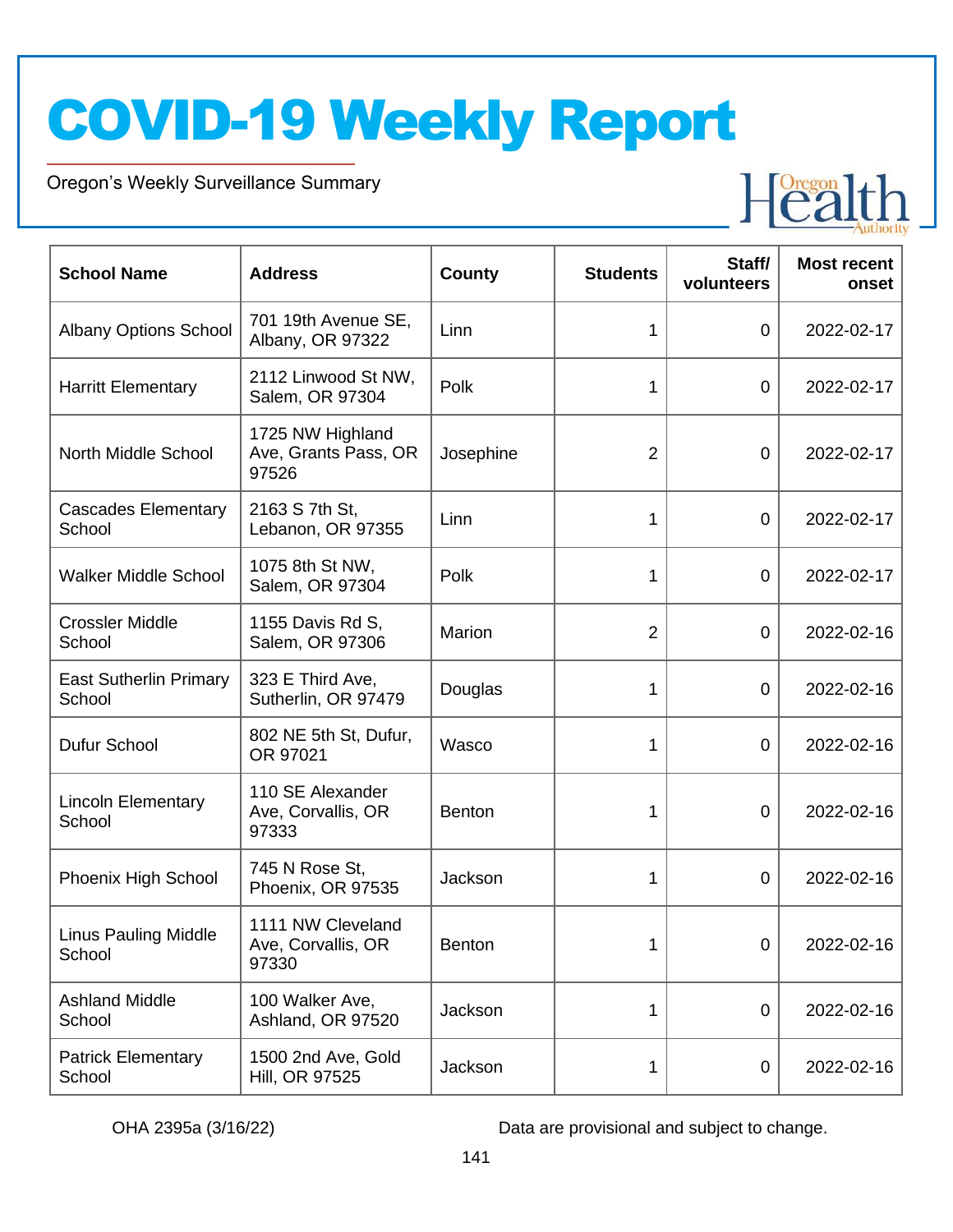Oregon's Weekly Surveillance Summary

Novel Coronavirus (COVID-19)



| <b>School Name</b>                               | <b>Address</b>                                     | <b>County</b> | <b>Students</b> | Staff/<br>volunteers | <b>Most recent</b><br>onset |
|--------------------------------------------------|----------------------------------------------------|---------------|-----------------|----------------------|-----------------------------|
| Scenic Middle School                             | 1955 Scenic Ave,<br>Central Point, OR<br>97502     | Jackson       |                 | $\Omega$             | 2022-02-16                  |
| Lone Pine Elementary<br>School                   | 3158 Lone Pine Rd,<br>Medford, OR 97504            | Jackson       | 1               | 1                    | 2022-02-16                  |
| Verne A Duncan<br><b>Elementary School</b>       | 14898 SE Parklane<br>Dr, Happy Valley, OR<br>97015 | Clackamas     |                 | 0                    | 2022-02-16                  |
| <b>Sacred Heart Catholic</b><br>School - Medford | 431 S Ivy St, Medford,<br>OR 97501                 | Jackson       |                 | $\Omega$             | 2022-02-16                  |
| <b>Sweet Home Junior</b><br><b>High School</b>   | 880 22nd Ave, Sweet<br>Home, OR 97386              | Linn          | 1               | 0                    | 2022-02-16                  |
| <b>Brush College</b><br>Elementary               | 2623 Doaks Ferry Rd<br>NW, Salem, OR<br>97304      | Polk          |                 | $\overline{0}$       | 2022-02-16                  |
| Candalaria<br><b>Elementary School</b>           | 935 Hansen Ave S,<br>Salem, OR 97302               | Marion        | $\overline{2}$  | 0                    | 2022-02-16                  |
| <b>Monmouth Elementary</b><br>School             | 958 E Church St,<br>Monmouth, OR 97361             | Polk          | 1               | 1                    | 2022-02-16                  |

#### **Table 8. Active school outbreaks**

*Schools reporting active COVID-19 outbreaks (n=4)*

| <b>School Name</b>                                 | <b>Address</b>                          | County | <b>Total Cases</b> | Most recent<br>onset |
|----------------------------------------------------|-----------------------------------------|--------|--------------------|----------------------|
| <b>Career Technical</b><br><b>Education Center</b> | 3501 Portland Rd NE,<br>Salem, OR 97301 | Marion | ົ                  | 2022-03-03           |
| Oak Elementary<br>School, 2                        | 3610 Oak St SE,<br>Albany, OR 97322     | Linn   | 5                  | 2022-02-25           |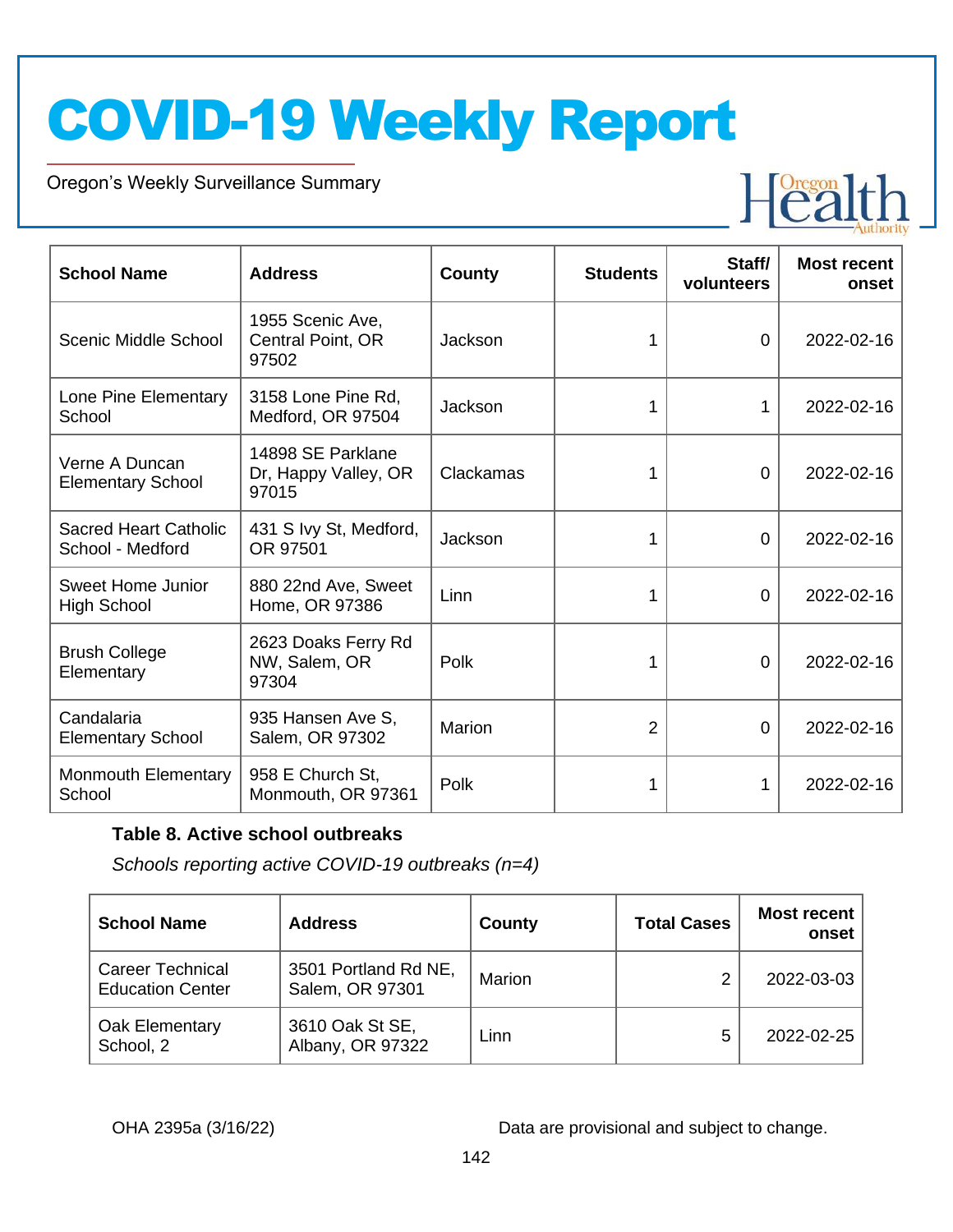Oregon's Weekly Surveillance Summary

Novel Coronavirus (COVID-19)

| <b>School Name</b>          | <b>Address</b>                      | County    | <b>Total Cases</b> | <b>Most recent</b><br>onset |
|-----------------------------|-------------------------------------|-----------|--------------------|-----------------------------|
| West Linn High School       | 5464 W A St, West<br>Linn, OR 97068 | Clackamas | 4                  | 2022-02-18                  |
| Oak Elementary<br>School, 1 | 3610 Oak St SE,<br>Albany, OR 97322 | Linn      | 3                  | 2022-02-18                  |

#### **Table 9. Resolved school outbreaks**

*Schools reporting recently resolved COVID-19 outbreaks (n=81)*

| <b>School Name</b>                            | <b>Address</b>                                     | County           | <b>Total Cases</b> | <b>Most recent</b><br>onset |
|-----------------------------------------------|----------------------------------------------------|------------------|--------------------|-----------------------------|
| Otto Petersen<br>Elementary School, 10        | 52050 SE 3rd St,<br>Scappoose, OR 97056            | Columbia         | 4                  | 2022-02-15                  |
| <b>Portland Arthur</b><br>Academy, 3          | 7507 SE Yamhill St B,<br>Portland, OR 97215        | Multnomah        | 6                  | 2022-02-14                  |
| <b>Whitworth Elementary</b><br>School         | 1151 SE Miller Ave,<br>Dallas, OR 97338            | Polk             | $\overline{2}$     | 2022-02-14                  |
| De La Salle North<br>Catholic High School     | 4300 NE Killingsworth<br>St, Portland, OR<br>97218 | Multnomah        | $\overline{7}$     | 2022-02-13                  |
| <b>Edwin Brown</b><br><b>Education Center</b> | 850 W Antler Ave,<br>Redmond, OR 97756             | <b>Deschutes</b> | 8                  | 2022-02-11                  |
| Otto Petersen<br>Elementary School, 8         | 52050 SE 3rd St,<br>Scappoose, OR 97056            | Columbia         | 4                  | 2022-02-10                  |
| John Wetten<br>Elementary School, 7           | 250 E Exeter St,<br>Gladstone, OR 97027            | Clackamas        | 2                  | 2022-02-10                  |
| <b>Morrison Campus</b><br>Alternative         | 1251 Main St, Dallas,<br>OR 97338                  | Polk             | 3                  | 2022-02-09                  |

OHA 2395a (3/16/22) Data are provisional and subject to change.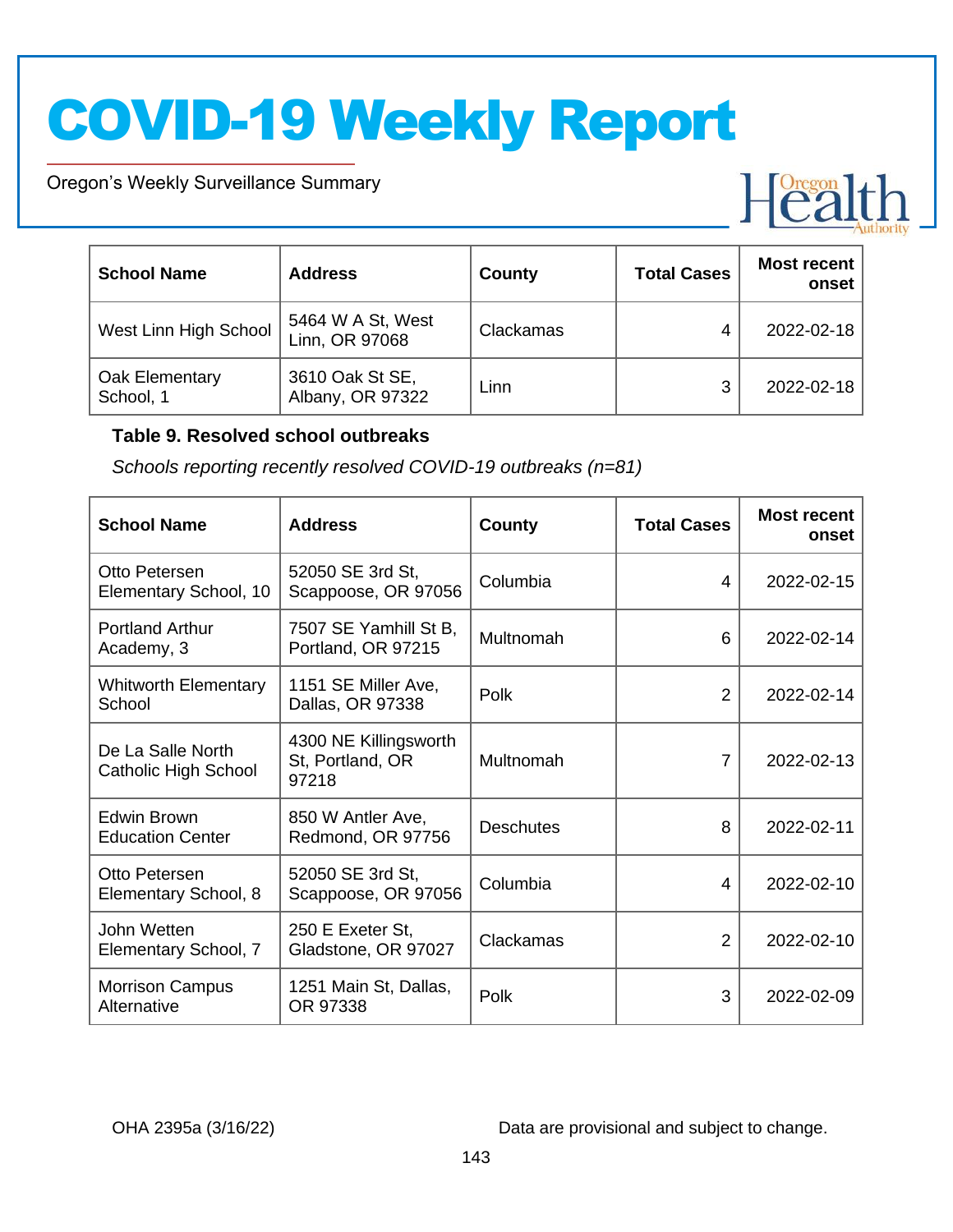Oregon's Weekly Surveillance Summary

Novel Coronavirus (COVID-19)

| <b>School Name</b>                                           | <b>Address</b>                                 | County           | <b>Total Cases</b> | <b>Most recent</b><br>onset |
|--------------------------------------------------------------|------------------------------------------------|------------------|--------------------|-----------------------------|
| <b>Three Sisters</b><br><b>Adventist Christian</b><br>School | 21155 Tumalo Rd,<br>Bend, OR 97701             | <b>Deschutes</b> | 8                  | 2022-02-08                  |
| Otto Petersen<br>Elementary School, 9                        | 52050 SE 3rd St,<br>Scappoose, OR 97056        | Columbia         | 3                  | 2022-02-08                  |
| <b>Holy Redeemer</b><br>Catholic School, 1                   | 127 N Rosa Parks<br>Way, Portland, OR<br>97217 | Multnomah        | 5                  | 2022-02-08                  |
| Holy Redeemer<br>Catholic School, 3                          | 127 N Rosa Parks<br>Way, Portland, OR<br>97217 | Multnomah        | 8                  | 2022-02-08                  |
| Otto Petersen<br>Elementary School, 2                        | 52050 SE 3rd St,<br>Scappoose, OR 97056        | Columbia         | 8                  | 2022-02-07                  |
| Otto Petersen<br>Elementary School, 7                        | 52050 SE 3rd St,<br>Scappoose, OR 97056        | Columbia         | 3                  | 2022-02-07                  |
| <b>Takena Elementary</b><br>School                           | 1210 SW 12th Ave,<br>Albany, OR 97321          | Linn             | 3                  | 2022-02-07                  |
| <b>McBride Elementary</b><br>School, 1                       | 2774 Columbia Blvd,<br>St Helens, OR 97051     | Columbia         | 4                  | 2022-02-06                  |
| <b>McBride Elementary</b><br>School, 2                       | 2774 Columbia Blvd,<br>St Helens, OR 97051     | Columbia         | $\overline{7}$     | 2022-02-06                  |
| <b>Obsidian Middle</b><br>School                             | 1335 SW Obsidian<br>Ave, Redmond, OR<br>97756  | <b>Deschutes</b> | $\overline{2}$     | 2022-02-06                  |
| <b>Ridgeview High</b><br>School, 4                           | 4555 SW Elkhorn Ave,<br>Redmond, OR 97756      | <b>Deschutes</b> | 3                  | 2022-02-05                  |
| <b>Gresham Arthur</b><br>Academy, 2                          | 1890 NE Cleveland<br>Ave, Gresham, OR<br>97030 | Multnomah        | 4                  | 2022-02-04                  |

OHA 2395a (3/16/22) Data are provisional and subject to change.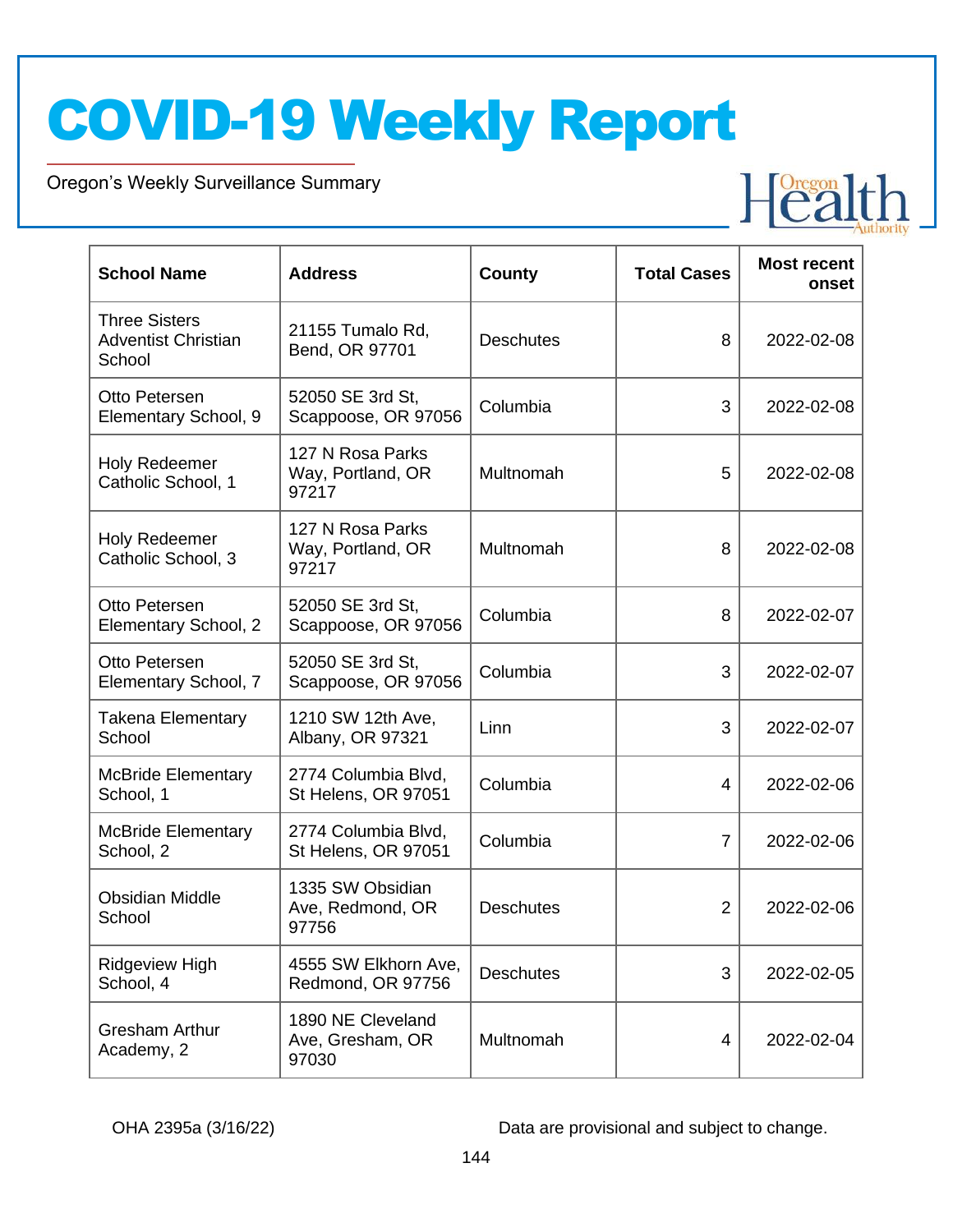Oregon's Weekly Surveillance Summary

Novel Coronavirus (COVID-19)

| <b>School Name</b>                         | <b>Address</b>                                    | <b>County</b>    | <b>Total Cases</b> | <b>Most recent</b><br>onset |
|--------------------------------------------|---------------------------------------------------|------------------|--------------------|-----------------------------|
| <b>Redmond Proficiency</b><br>Academy      | 657 SW Glacier Ave<br>#2710, Redmond, OR<br>97756 | <b>Deschutes</b> | $\overline{2}$     | 2022-02-04                  |
| <b>Portland Arthur</b><br>Academy, 1       | 7507 SE Yamhill St B,<br>Portland, OR 97215       | Multnomah        | 6                  | 2022-02-04                  |
| <b>Portland Arthur</b><br>Academy, 2       | 7507 SE Yamhill St B,<br>Portland, OR 97215       | Multnomah        | 6                  | 2022-02-03                  |
| Santiam High School                        | 300 SW Cedar St, Mill<br>City, OR 97360           | Linn             | $\overline{2}$     | 2022-02-03                  |
| Otto Petersen<br>Elementary School, 11     | 52050 SE 3rd St,<br>Scappoose, OR 97056           | Columbia         | $\overline{2}$     | 2022-02-02                  |
| St. Helens High<br>School, 4               | 2375 Gable Rd, St<br>Helens, OR 97051             | Columbia         | 4                  | 2022-02-01                  |
| West Albany High<br>School                 | 2100 SW Elm St.<br>Albany, OR 97321               | Linn             | 5                  | 2022-02-01                  |
| <b>Grant Watts</b><br>Elementary School, 2 | 52000 SE 3rd PI,<br>Scappoose, OR 97056           | Columbia         | 3                  | 2022-01-31                  |
| <b>Prairie City School</b>                 | 740 Overholt Ave,<br>Prairie City, OR 97869       | Grant            | $\overline{7}$     | 2022-01-31                  |
| Sauvie Island<br><b>Elementary School</b>  | 14445 NW Charlton<br>Rd, Portland, OR<br>97231    | Multnomah        | 3                  | 2022-01-31                  |
| Ventura Park<br><b>Elementary School</b>   | 145 SE 117th Ave,<br>Portland, OR 97216           | Multnomah        | $\overline{7}$     | 2022-01-31                  |
| St. Luke Catholic<br>School                | 529 Harrison St,<br>Woodburn, OR 97071            | Marion           | 3                  | 2022-01-31                  |
| Holy Redeemer<br>Catholic School, 2        | 127 N Rosa Parks<br>Way, Portland, OR<br>97217    | Multnomah        | 3                  | 2022-01-31                  |

OHA 2395a (3/16/22) Data are provisional and subject to change.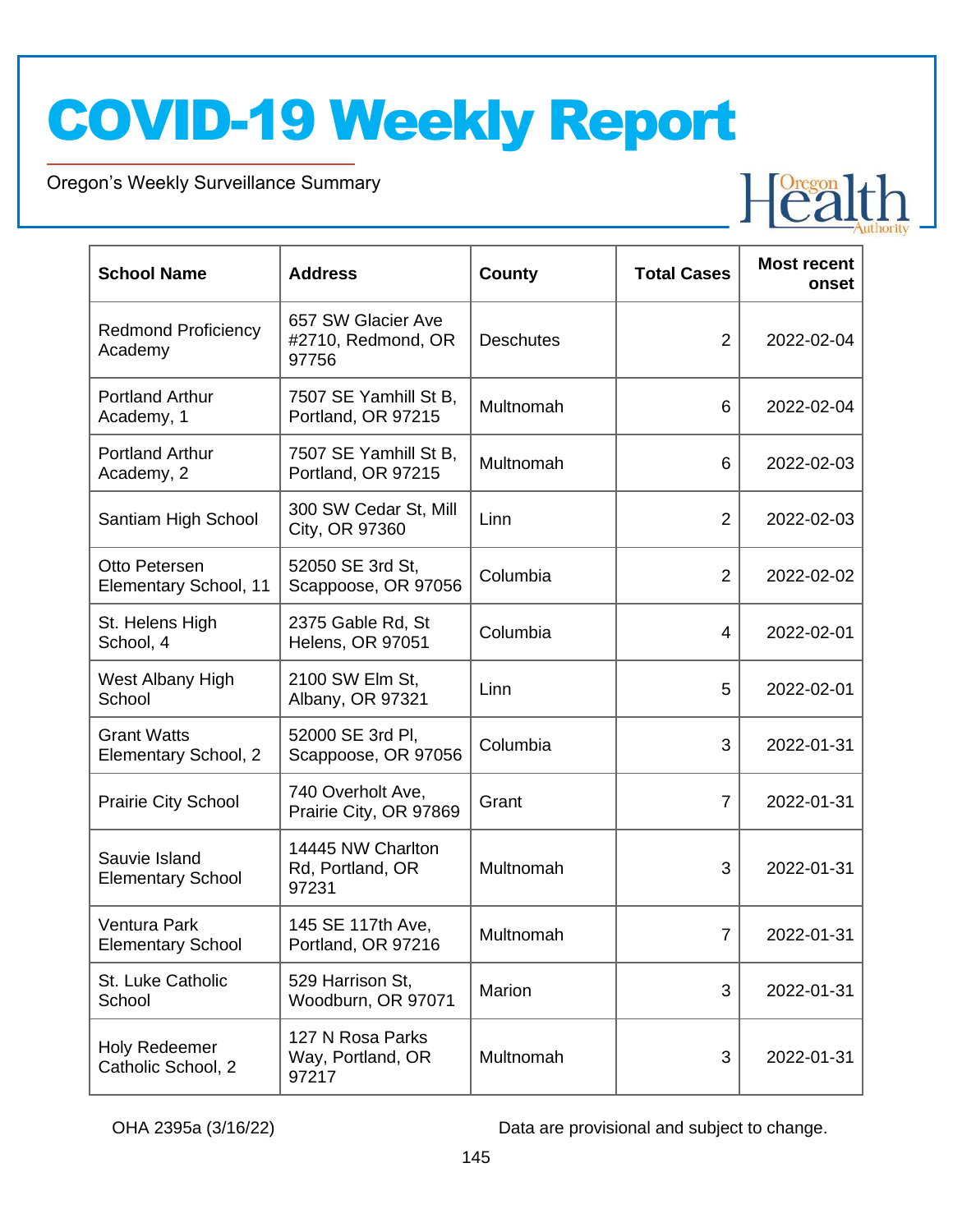Oregon's Weekly Surveillance Summary

Novel Coronavirus (COVID-19)



| <b>School Name</b>                               | <b>Address</b>                              | <b>County</b>    | <b>Total Cases</b> | <b>Most recent</b><br>onset |
|--------------------------------------------------|---------------------------------------------|------------------|--------------------|-----------------------------|
| John Wetten<br>Elementary School, 5              | 250 E Exeter St,<br>Gladstone, OR 97027     | Clackamas        | 4                  | 2022-01-31                  |
| John Wetten<br>Elementary School, 6              | 250 E Exeter St,<br>Gladstone, OR 97027     | Clackamas        | $\overline{2}$     | 2022-01-31                  |
| <b>Philander Lee</b><br><b>Elementary School</b> | 1110 S Ivy St, Canby,<br>OR 97013           | Clackamas        | 3                  | 2022-01-31                  |
| <b>Portland Arthur</b><br>Academy, 5             | 7507 SE Yamhill St B,<br>Portland, OR 97215 | Multnomah        | 8                  | 2022-01-31                  |
| Otto Petersen<br>Elementary School, 6            | 52050 SE 3rd St,<br>Scappoose, OR 97056     | Columbia         | $\overline{2}$     | 2022-01-30                  |
| <b>Waverly Elementary</b><br>School              | 425 SE Columbus St,<br>Albany, OR 97321     | Linn             | 5                  | 2022-01-30                  |
| <b>Sunset Primary</b><br>School                  | 2351 Oxford Street,<br>West Linn, OR 97068  | Clackamas        | 4                  | 2022-01-30                  |
| Ridgeview High<br>School, 3                      | 4555 SW Elkhorn Ave,<br>Redmond, OR 97756   | <b>Deschutes</b> | 5                  | 2022-01-30                  |
| <b>Sisters Elementary</b><br>School              | 611 E Cascade Ave,<br>Sisters, OR 97759     | <b>Deschutes</b> | 11                 | 2022-01-30                  |
| Lewis and Clark<br>Elementary                    | 111 S 9th St, St<br>Helens, OR 97051        | Columbia         | 3                  | 2022-01-29                  |
| La Salle Catholic<br><b>College Preparatory</b>  | 11999 SE Fuller Rd,<br>Milwaukie, OR 97222  | Clackamas        | 6                  | 2022-01-29                  |
| Knight Elementary<br>School                      | 501 N Grant St,<br>Canby, OR 97013          | Clackamas        | 4                  | 2022-01-29                  |
| Otto Petersen<br>Elementary School, 5            | 52050 SE 3rd St,<br>Scappoose, OR 97056     | Columbia         | $\overline{2}$     | 2022-01-28                  |
| <b>River Mill Elementary</b><br>School           | 850 N Broadway St,<br>Estacada, OR 97023    | Clackamas        | 8                  | 2022-01-28                  |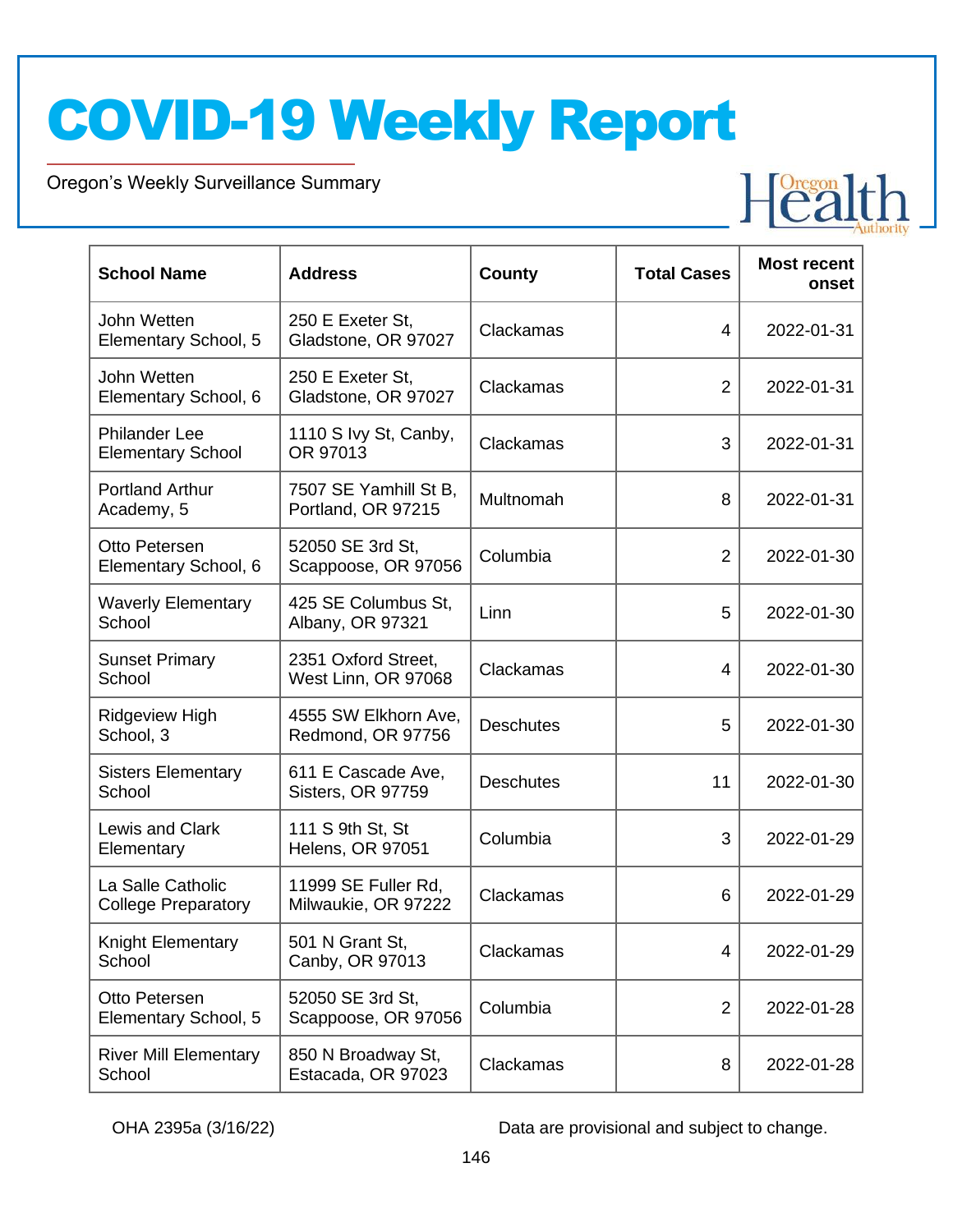Oregon's Weekly Surveillance Summary

Novel Coronavirus (COVID-19)

| <b>School Name</b>                                    | <b>Address</b>                                   | County    | <b>Total Cases</b> | <b>Most recent</b><br>onset |
|-------------------------------------------------------|--------------------------------------------------|-----------|--------------------|-----------------------------|
| Hidden Valley High<br>School                          | 651 Murphy Creek Rd,<br>Grants Pass, OR<br>97527 | Josephine | $\overline{2}$     | 2022-01-28                  |
| <b>Grant Watts</b><br>Elementary School, 1            | 52000 SE 3rd PI,<br>Scappoose, OR 97056          | Columbia  | 5                  | 2022-01-27                  |
| <b>Portland Christian</b><br><b>Elementary School</b> | 11845 SE Market St,<br>Portland, OR 97216        | Multnomah | 3                  | 2022-01-27                  |
| <b>Gresham Arthur</b><br>Academy, 1                   | 1890 NE Cleveland<br>Ave, Gresham, OR<br>97030   | Multnomah | 5                  | 2022-01-26                  |
| <b>Portland Arthur</b><br>Academy, 4                  | 7507 SE Yamhill St B,<br>Portland, OR 97215      | Multnomah | 3                  | 2022-01-26                  |
| Hermiston High<br>School, 4                           | 600 S 1st St,<br>Hermiston, OR 97838             | Umatilla  | 4                  | 2022-01-25                  |
| <b>Carus Elementary</b><br>School                     | 14412 S Carus Rd,<br>Oregon City, OR<br>97045    | Clackamas | 3                  | 2022-01-25                  |
| <b>Meadow Ridge</b><br>Elementary School, 3           | 385 Timber Ridge St<br>NE, Albany, OR 97322      | Linn      | $\overline{7}$     | 2022-01-25                  |
| <b>Holy Redeemer</b><br>Catholic School, 4            | 127 N Rosa Parks<br>Way, Portland, OR<br>97217   | Multnomah | $\overline{2}$     | 2022-01-25                  |
| Otto Petersen<br>Elementary School, 1                 | 52050 SE 3rd St.<br>Scappoose, OR 97056          | Columbia  | 3                  | 2022-01-24                  |
| Otto Petersen<br>Elementary School, 4                 | 52050 SE 3rd St,<br>Scappoose, OR 97056          | Columbia  | 3                  | 2022-01-24                  |
| <b>Sherman County</b><br>School, 2                    | 65912 High School<br>Loop, Moro, OR<br>97039     | Sherman   | $\overline{7}$     | 2022-01-23                  |

OHA 2395a (3/16/22) Data are provisional and subject to change.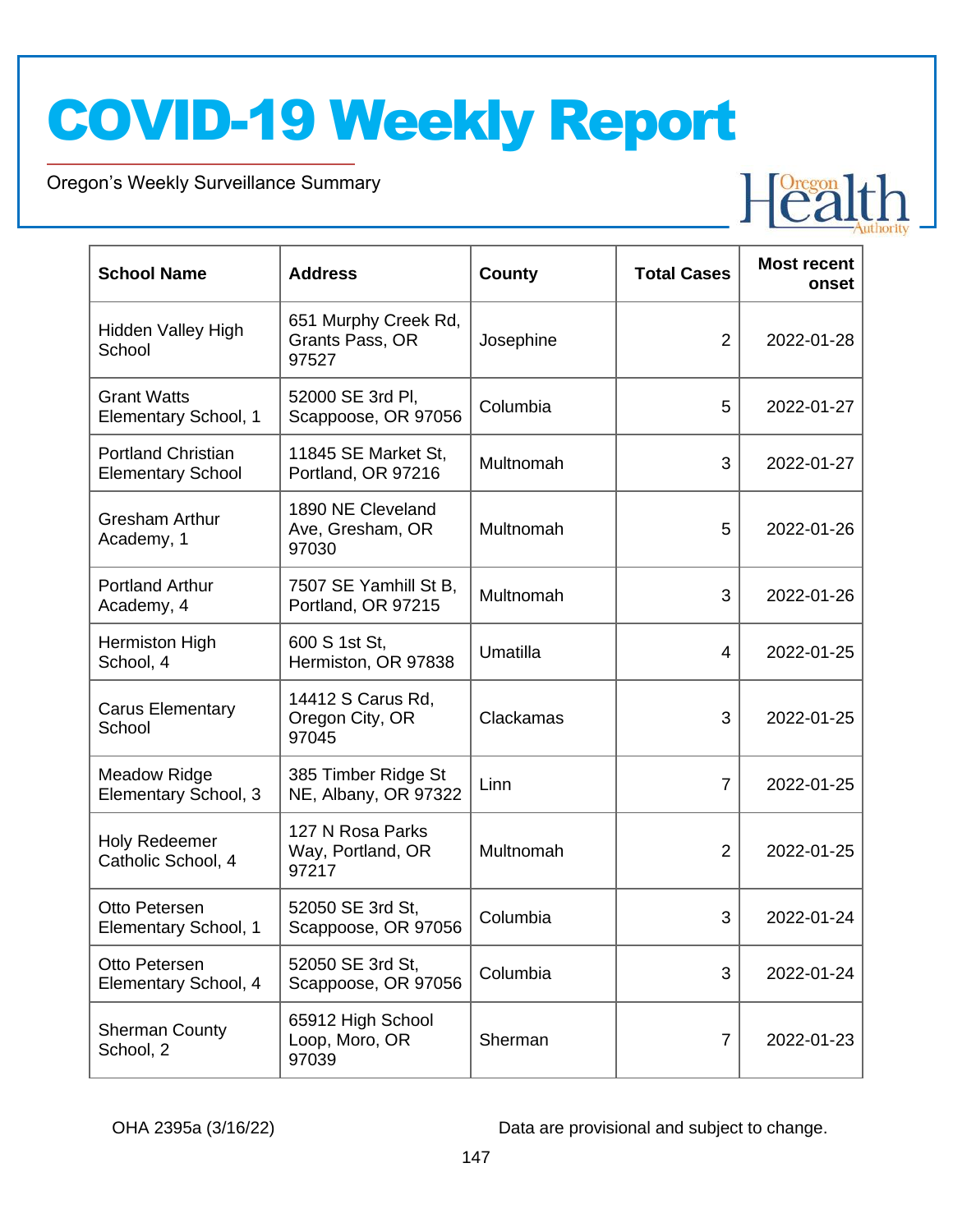Oregon's Weekly Surveillance Summary

Novel Coronavirus (COVID-19)



| <b>School Name</b>                             | <b>Address</b>                                      | County           | <b>Total Cases</b> | <b>Most recent</b><br>onset |
|------------------------------------------------|-----------------------------------------------------|------------------|--------------------|-----------------------------|
| <b>Armand Larive Middle</b><br>School          | 1497 SW 9th St,<br>Hermiston, OR 97838              | Umatilla         | 10                 | 2022-01-23                  |
| Greenwood<br><b>Elementary School</b>          | 2300 Spruce Street,<br>La Grande, 97850             | Union            | 9                  | 2022-01-23                  |
| Cedaroak Park<br>Primary                       | 4515 Cedar Oak Dr,<br>West Linn, OR 97068           | Clackamas        | 6                  | 2022-01-22                  |
| St. Helens High<br>School, 3                   | 2375 Gable Rd, St<br>Helens, OR 97051               | Columbia         | 5                  | 2022-01-22                  |
| <b>Warren Elementary</b><br>School             | 34555 Berg Rd,<br>Warren, OR 97053                  | Columbia         | $\overline{2}$     | 2022-01-22                  |
| <b>Sherman County</b><br>School, 1             | 65912 High School<br>Loop, Moro, OR<br>97039        | Sherman          | 5                  | 2022-01-22                  |
| St. Helens High<br>School, 2                   | 2375 Gable Rd, St<br><b>Helens, OR 97051</b>        | Columbia         | $\overline{2}$     | 2022-01-21                  |
| <b>Brookings-Harbor</b><br><b>High School</b>  | 625 Pioneer Rd,<br>Brookings, OR 97415              | Curry            | 5                  | 2022-01-21                  |
| <b>Riley Creek</b><br>Elementary School, 2     | 94350 6th St, Gold<br>Beach, OR 97444               | Curry            | $\overline{7}$     | 2022-01-21                  |
| <b>Ridgeview High</b><br>School, 2             | 4555 SW Elkhorn Ave,<br>Redmond, OR 97756           | <b>Deschutes</b> | $\overline{2}$     | 2022-01-21                  |
| Scappoose High<br>School, 1                    | 33700 SE High School<br>Way, Scappoose, OR<br>97056 | Columbia         | 6                  | 2022-01-20                  |
| <b>Hudson Park</b><br><b>Elementary School</b> | 28176 Old Rainier Rd,<br>Rainier, OR 97048          | Columbia         | 5                  | 2022-01-20                  |
| Scappoose High<br>School, 2                    | 33700 SE High School<br>Way, Scappoose, OR<br>97056 | Columbia         | 3                  | 2022-01-20                  |